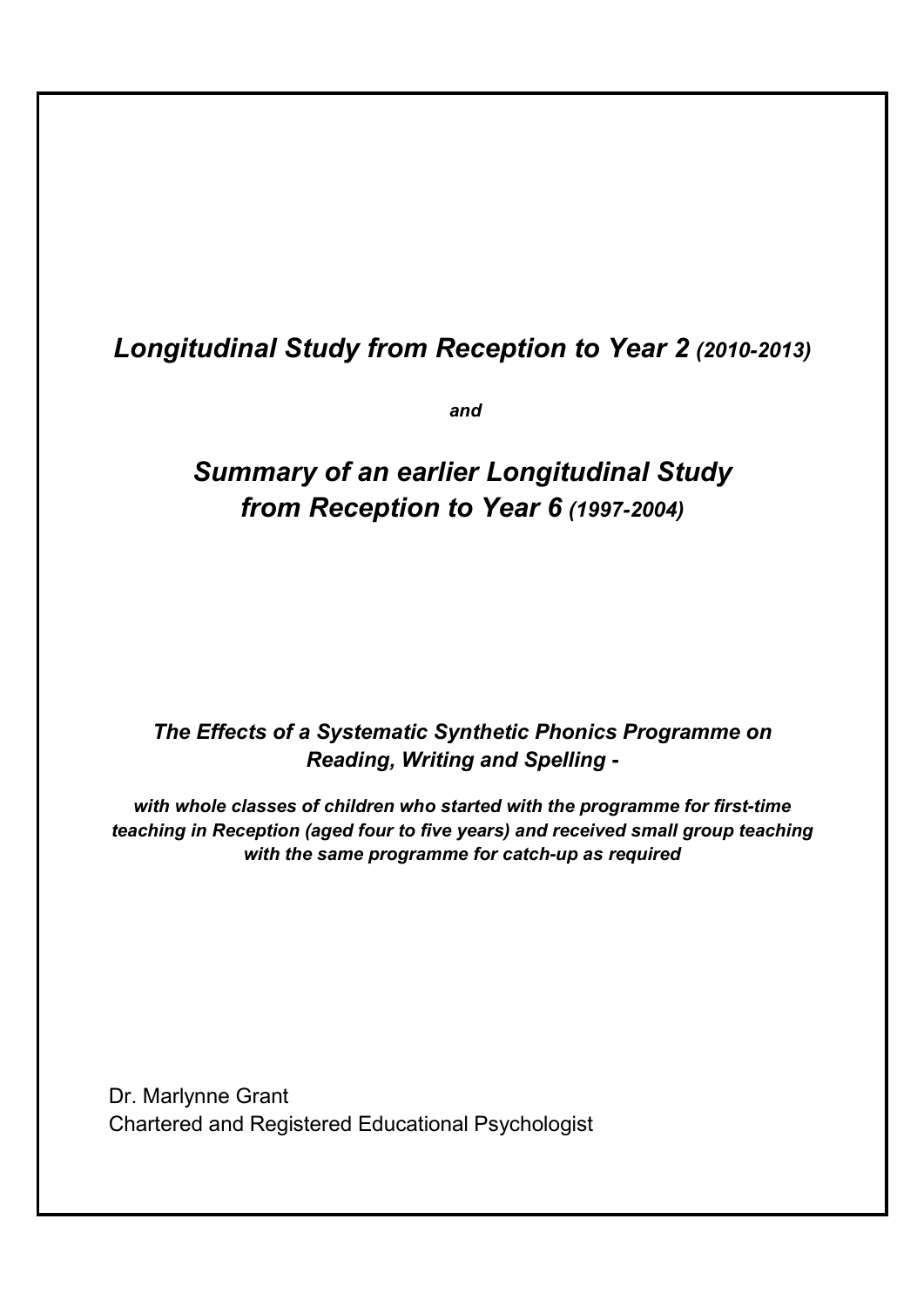#### **Introduction and Summary**

The aim of these studies is to demonstrate how all children can make a very good start with reading, writing and spelling at infant level (aged four to seven years) and can leave primary school (aged eleven years) well equipped for the literacy demands of secondary education.

The studies also aim to demonstrate how disadvantaged children and struggling learners can overcome their difficulties and how literacy teaching and targeted interventions can be effective and have a longlasting impact, without being expensive.

The acquisition of literacy skills by children in the United Kingdom is a cause for concern. It has been reported that one in six eleven year olds leaves primary school in England still struggling to read (1). The Progress in International Reading Literacy Study (PIRLS) revealed that English children are amongst the poorest readers in the English speaking world (2). The OECD's PISA tests showed that the literacy skills of children in the UK lag behind many of their international competitors (3) (Organisation for Economic Co-operation and Development, Programme for International Student Assessments).

This most recent study (2010-2013) is set in the context of government initiatives to improve reading standards in England through "high quality phonic work" (4, 5, 6, 7). In the UK there are many disadvantaged children who still struggle to learn to read in school and there are specific concerns about a variety of vulnerable children. In this study the following groupings were identified from official Department for Education (DfE) classifications:

- boys,
- children from low-income families who qualify for free school meals,
- Pupil Premium children pupils who have been registered as eligible for free school meals at any point in the last 6 years or have been looked after in public care for 6 months or longer (8),
- children whose ethnicity is non-white British,
- children whose first language is not English,
- children with special educational needs,
- children with summer birthdays.

In this study the school also identified two vulnerable groups:

- children who are struggling learners for whom the school provided extra teaching in order for the children to keep up – in so-called 'catch-up' groups,
- children with significant social, emotional and behavioural difficulties who were identified in Year 2 as a 'challenging behaviour' group, requiring additional managing.

The study also analysed girls' achievements.

Considerable funding is spent nationally on supporting such vulnerable groups through initiatives like Reading Recovery (9), through the Pupil Premium and from obtaining formal diagnoses of dyslexia.

In spite of the government initiatives to raise literacy standards through synthetic phonics, the National Foundation for Educational Research (NFER), on behalf of the DfE, reported the following evaluation findings in 2013 and in 2014 about the teaching of phonics and the attitudes towards phonics in schools (10). There is "*wide misunderstanding of the term 'systematic synthetic phonics'".* About 90% of literacy coordinators "*feel that a variety of different methods should be used to teach children to decode words*". *"Many schools believe that a phonics approach to teaching reading should be used alongside other methods*". "*Teachers in general have not yet fully adopted*" DfE recommended phonics practices (1). In other words, despite the government initiatives for schools in England, the situation has still not been achieved in which all children are receiving the best start to their literacy. Nor are all struggling learners receiving the most effective teaching for intervention. The implications are that literacy standards may not be raised as expected and that some vulnerable children may continue to struggle to learn to read.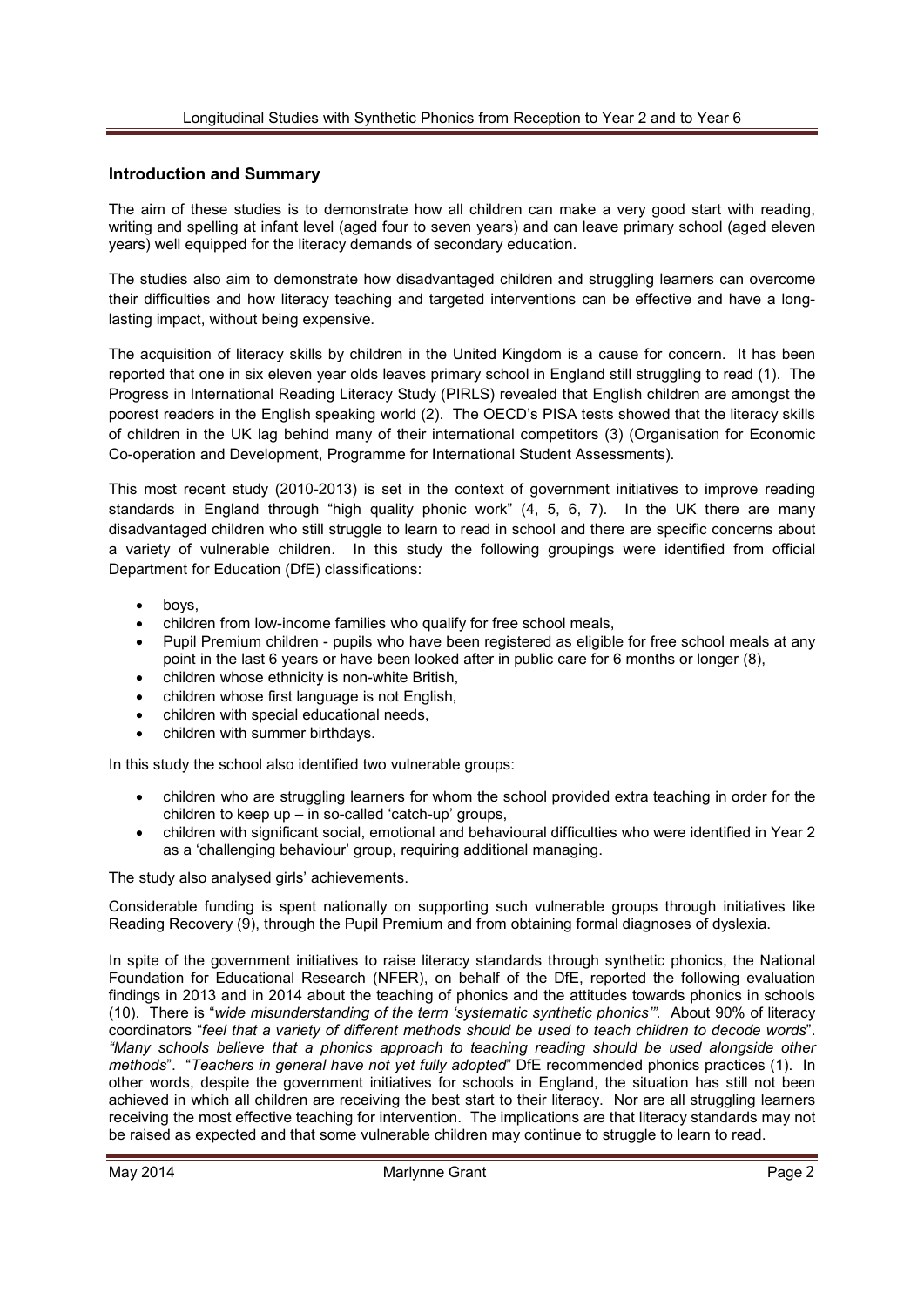#### Longitudinal Studies with Synthetic Phonics from Reception to Year 2 and to Year 6

In 2011 (11), the author reported findings on children who *did* receive government approved teaching of phonics as recommended by the DfE (1). Reading and spelling results were reported for a whole class of Reception children starting from school entry with a government approved synthetic phonics programme (6, 7). The author asked whether this government initiative was an excellent opportunity to drive up reading standards or would it "switch off" children from a love of reading, as would be claimed by some children's authors and teacher-trainers who are critical of phonics.

In 2012 (12) and in 2013 the author followed up the achievements of this whole class of children, from Reception to Year 1 and to Year 2. Key Stage 1 English SATs (13)\* results in 2013 were also reported.

This small piece of research (2010-2013) built on the author's previous large scale longitudinal study from 1997 to 2004 (12, 14) using first-time and catch-up (keep-up) synthetic phonics teaching with about 700 pupils. Both studies found that all the Reception children learned to read and spell successfully, including potentially vulnerable groups (see groups listed on page 2). At the end of the Reception year, the outcome was that the children read with confidence and enthusiasm, and that the children in the catch-up groups caught up or were able to keep up and close the gap in their achievements. In Years 1 and 2 the children sustained their early advantage and continued to develop to read fluently and with pleasure.

The 1997-2004 research followed children who received first-time and catch-up synthetic phonics teaching through to Key Stage 1 English SATs and Key Stage 2 English SATs (13). The KS2 SATs results in 2004 showed that there were no severe literacy difficulties. Level 3B was the lowest level achieved for English, indicating some moderate literacy difficulties. Hence virtually all the children in this large cohort (94%) transferred to secondary school having met nationally expected standards for English.

Both studies (1997-2004 and 2010-2013) demonstrated what can be achieved when children receive good synthetic phonics teaching from the start of their schooling. Early in Reception it was obvious which children were slow-to-start and likely to take longer to learn. The use of simple word reading and spelling tests at Christmas (in the 1997-2004 study) ensured that no child went unidentified. These children needed extra attention, time, practice and teaching with the same teaching methods, staff and materials usually within small catch-up (keep-up) groups. This made the interventions very economical. These interventions were usually delivered 2 or 3 times per week for between 15 to 20 minutes each session, and for about 30 minutes each session for older children. Group sizes were between 4 and 9 children.

In the 1997-2004 and 2010-2013 studies the slow-to-start children had caught up by the end of Reception and continued to build on their flying start throughout Years 1 and 2. They read with confidence and enthusiasm, and all the children in catch-up groups were at least average in their achievements. The schools did not need to assess for dyslexia. Nor was it necessary to turn to different methods of teaching or to specialist dyslexia teachers or to Reading Recovery (9).

\_\_\_\_\_\_\_\_\_\_\_\_\_\_\_\_\_\_\_\_\_\_\_\_\_\_\_\_\_\_\_\_\_\_\_\_\_\_\_\_\_\_\_\_\_\_\_\_\_\_\_\_\_\_\_\_\_\_\_\_\_\_\_\_\_\_\_\_\_\_\_\_\_\_\_\_\_\_\_\_\_\_\_\_

<sup>\*</sup> Footnote:

See Reference (13). In England, the national curriculum is organised into blocks of years called 'key stages' (KS). At the end of each key stage, the children's teachers formally assess their performance to measure their progress. They use standardised assessment tests (SATs). SATs papers are compulsory national tests for school pupils in England. KS1 SATs are taken at the age of 7 years (at the end of school Year 2). In these studies the KS1 SATs results from Year 2 pupils in 2003 still took the form of formal KS1 SATs papers. Formal KS1 SATs papers stopped in 2004 and were replaced with individual tests and tasks which are assessed by children's teachers. Hence in these studies, KS1 SATs results from Year 2 pupils in 2013 and their national comparisons were from teacher assessments. KS2 SATs papers are compulsory national tests for primary school pupils at the age of 11 years (school Year 6). In these studies, the results from KS2 SATs in 2003 and 2004 were from compulsory formal papers. In these studies (1997-2004 and 2010-2013) no pupil was disapplied from SATs or any other assessments. All the children were included in the assessments and their results reported including those from children with complex Statements of Special Educational Needs.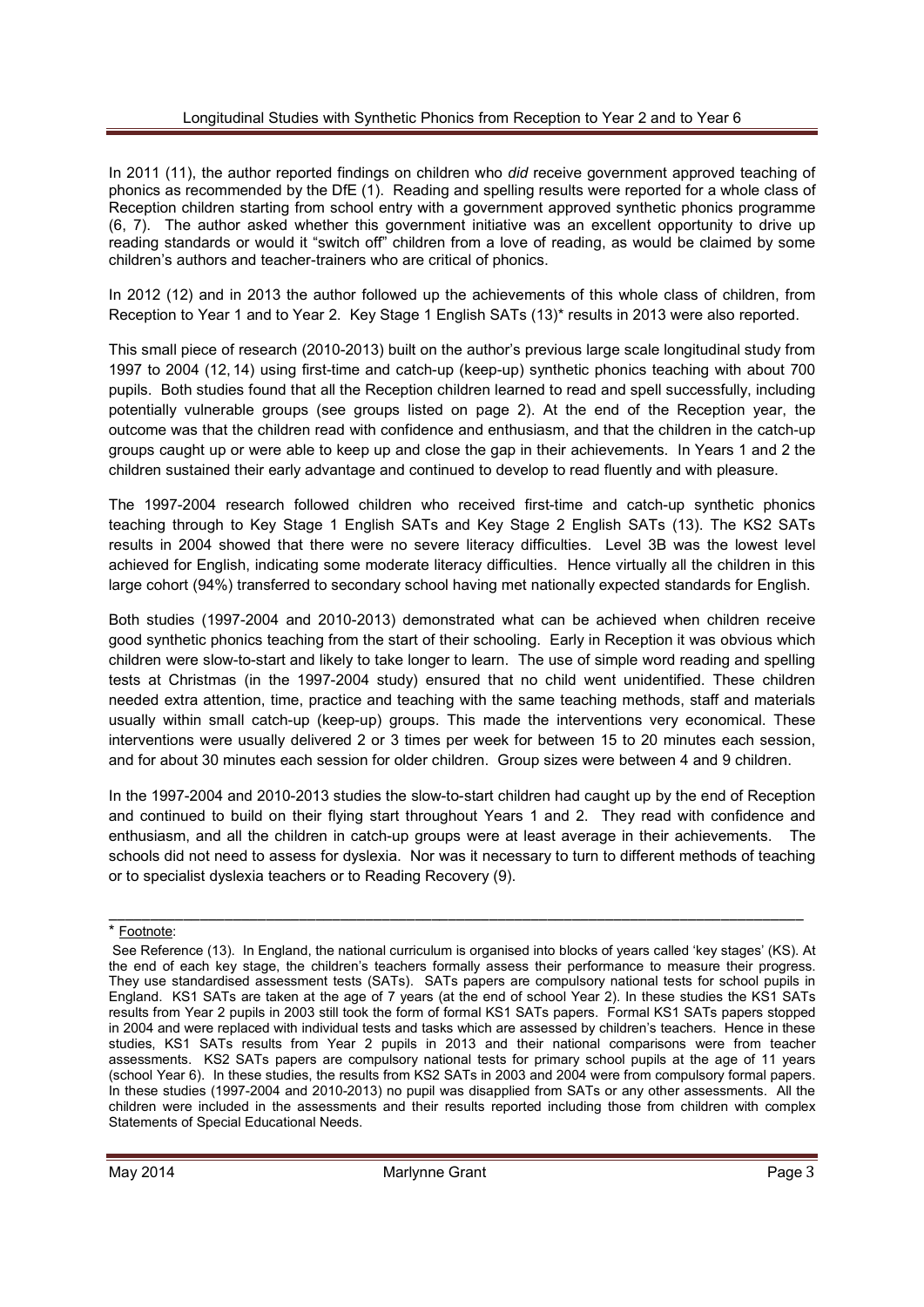The use of a systematic synthetic phonics programme was shown to give children a flying start with their reading, writing and spelling, it was effective for catch-up, it reduced special educational needs across the schools and it enabled higher numbers of children to transfer to their secondary schools well equipped to access the curriculum. Children were reading more fluently which encouraged a love of books.

In 2013 the Year 2 class, at average chronological age of 7:04 years, was on average **28** months above chronological age for reading and on average **21** months above chronological age for spelling. The achievement range was 7:07 years to 13:09 years for reading and 7:01 years to 14:09 years for spelling. 50% of the class could read within the 8:03 years to 10:11 years range and spell within the 8:03 years to 9:04 years range. Boys were the highest achieving group. 93% of the boys could both read and spell at 'above average' and above levels. 87% of the boys could read at 'high' and above levels. 60% of the boys achieved 'very high' reading levels. 60% of the boys could spell at 'high' and above levels. No boy or girl was reading or spelling below an 'average' level for their age.

The boys, the challenging behaviour group and the non-white British ethnic children were the most impressive. The boys were the highest achievers with an average of **36** months above chronological age for reading and an average of **27** months above chronological age for spelling.

Relatively, the lowest achieving group in the class was the catch-up group (**13** months above for reading, **11** months above for spelling). All the children were reading and spelling at least in the 'average' range for their age. They were confident and used phonemic strategies for reading and spelling (See 'Vulnerable Groups in the Year 2 class in 2013' on page 9).

# **Research Study in Reception (age 4 to 5 years), Year 1 (age 5 to 6 years) and Year 2 (age 6 to 7 years) from 2010 to 2013**

A Catholic Primary School designated for travellers of Irish origin, used the systematic synthetic phonics programme *Sound Discovery®* (6, 7) to teach literacy to their whole Reception class, from September 2010 and into Years 1 and 2. The school decided to continue using their existing handwriting programme. A key feature of the *Sound Discovery®* programme is the *Snappy Lesson®* which teaches all the phonic skills needed for literacy in a fast-paced, interactive way, so that even boys with the shortest attention spans and children with concentration difficulties can be kept on task. Also, the constant review of prior learning within the *Snappy Lesson®* supports the learning of children with weak memories.

The school had a high level of social and special educational needs. 30 pupils were assessed in the Reception cohort, 18 boys and 12 girls. In Year 1, 26 children were re-assessed, 15 boys and 11 girls (three children had left and one child was absent). In Year 2, 26 children were re-assessed, 15 boys and 11 girls (one child had left). The 2013 study made use of Council data using the common official DfE classifications from the official Council Spring School Census 2013. This identified the usual vulnerable groups often believed to experience barriers to learning (see groups listed on page 2). The author also analysed two other classifications identified by the school. The first was a slow-to-learn group who received catch-up teaching delivered as an intervention in a small group with their class teacher or class teaching assistant using *Sound Discovery®.* This consisted of little-and-often teaching. The second was a challenging behaviour group who showed social, emotional and behavioural difficulties.

Research in the United States of America has revealed that children of lower-income, less-educated families typically enter school with poorer language skills than their more privileged counterparts. However, enriched preschool programmes for 4 and 5 year olds were reportedly unsuccessful at breaking the 'cycle of poverty' (15) and did not bring poor children up to the level of the average American child in later school success. Instead, it was found that the learning experience of babies *before* the age of three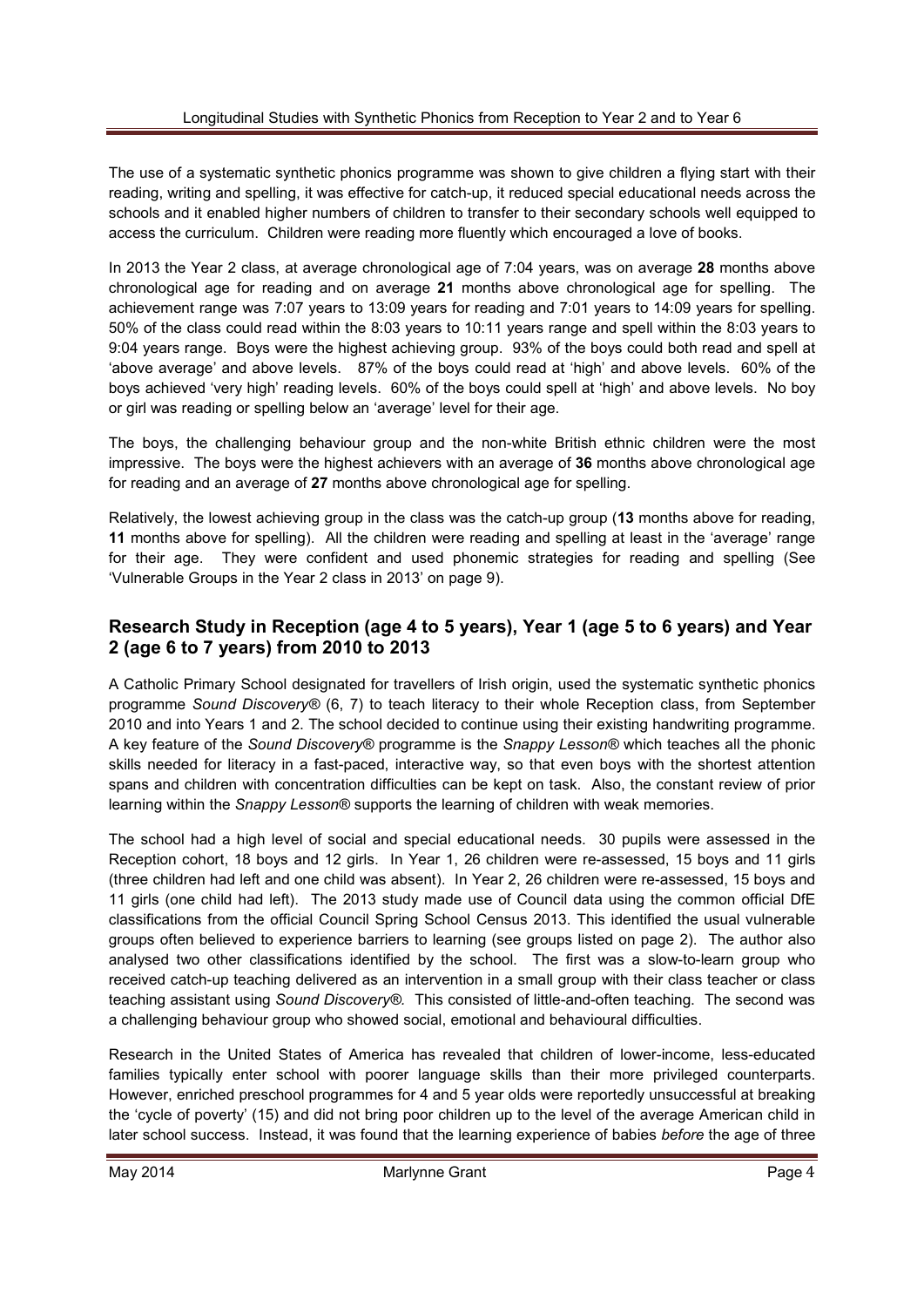was the crucial factor. A seminal piece of work by Hart and Risley studied children at home from poorer and professional families from 7 months to 36 months of age (15, 16, 17, 18). Hart and Risley found that it was the *amount* of talk, not the social class or income of the parents, which predicted children's intellectual accomplishments. Generally, working-class parents did speak less than professional parents but not exclusively. Some working-class families talked to their babies as much as professionals and some affluent families talked as little as those on welfare. The *type* of talk was also important - not just 'business talk' (e.g. "stop that", "come here", "what have you got there?", "hold still", "put that down") but the 'extra', 'conversational', 'talking for pleasure', 'sociable' talk which was rich in vocabulary, complex ideas, subtle guidance and positive reinforcement. This was the 'good stuff' of developmental psychology thought to be so important for intellectual development.

In the author's 1997-2004 large scale longitudinal study, national assessment on school entry was still being carried out as an educational requirement, and the children entering the study school were found to be at the very lowest level for language and at the second lowest level for social skills. In the 2010-2013 longitudinal study, similar school entry assessment had been discontinued as an educational requirement, so comparative school entry levels were unknown. However the Reception teacher assessed all 30 children on school entry. None of them knew any letter-sound correspondences and none could demonstrate any reading or spelling skills. Hence, all the study children started from a low baseline, but in spite of these beginnings the results demonstrated that schools can still give children the very best start to their learning and can potentially contribute to social mobility and alleviate the 'cycle of poverty'.

By Christmas 2010 in this study, the Reception teacher was reporting "*a huge increase in the number of children being able to read and write*" (11) compared with previous years. By July 2011 for reading, only 7% of Reception children remained at alphabet CVC (consonant-vowel-consonant) level. The remaining 93% were reading above this level (at alphabet CVCCVC, CVCC, CCVC, CCVCC, consonant digraph or vowel digraph levels and above). By July 2011 for spelling, only 10% of Reception children remained at alphabet CVC level. The remaining 90% were spelling above this level (at alphabet CVCCVC, CVCC, CCVC, CCVCC, consonant digraph or vowel digraph levels and above). The Reception children's first reading books were decodable storybooks and texts which contained only the letter(s)-sound correspondences they had been taught, and a controlled number of high frequency 'tricky' words (i.e. common words with not-yet-taught, unusual or unique letter(s)-sound correspondences).

The composition of the catch-up groups was interesting. There were a variety of reasons why the children might be relatively behind but no clear predictors.

# **Results in 2011**

In July 2011 all 30 Reception children were assessed at the end of their first year at school on the British Ability Scales II Word Reading and Spelling Achievement Scales. The results for the whole class and for individual groups were discussed in a previous paper (11) but are summarised again below in Table 1.

The whole class, the summer birthday children, the boys and the traveller achieved 'above average' reading and spelling. The girls and the children from low-income families who were eligible for free school meals (FSM) achieved 'above average' reading and 'average' spelling. The child with behaviour difficulties including non-compliance achieved 'average' reading and 'above average' spelling. The children with English as an additional language (EAL) and the catch-up group achieved 'average' reading and spelling.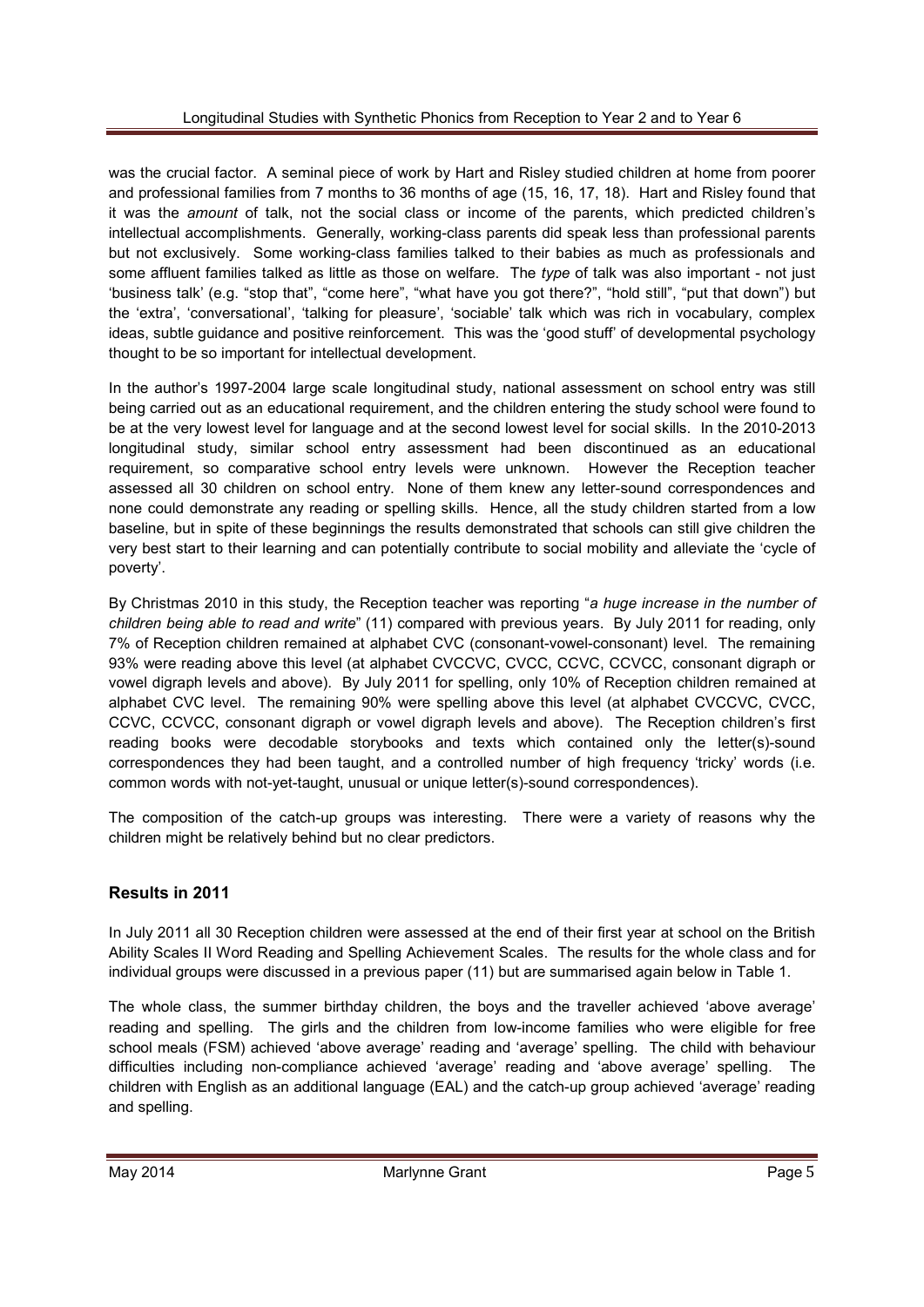| Group                            | Av<br>CA | Reading:<br>Average | Reading:<br>Average | Average<br>(Mean) | Reading:<br>months | Spelling:<br>Average | Spelling:<br>Average | Average<br>(Mean) | Spelling:<br>months     |
|----------------------------------|----------|---------------------|---------------------|-------------------|--------------------|----------------------|----------------------|-------------------|-------------------------|
|                                  |          | <b>Standard</b>     | <b>Percentile</b>   | Reading           | above              | <b>Standard</b>      | <b>Percentile</b>    | <b>Spelling</b>   | above                   |
|                                  |          | <b>Score</b>        |                     | Age               | CA                 | <b>Score</b>         |                      | Age               | CA                      |
| Whole<br>Class                   | 5:05     | 116.6               | 82.1                | 6:07              | 14                 | 113.3                | 76.6                 | 6:05              | 12                      |
| $(N=30)$                         |          | Above Av            | Above Av            |                   |                    | Above Av             | Above Av             |                   |                         |
| Summer<br><b>Birthdays</b>       | 5:01     | 121.0               | 87.5                | 6:07              | 18                 | 117.2                | 83.0                 | 6:05              | 16                      |
| $(N=10)$                         |          | Above Av            | Above Av            |                   |                    | Above Av             | Above Av             |                   |                         |
| Boys<br>$(N=18)$                 | 5:05     | 118.1               | 83.5                | 6:08              | 15                 | 115.6                | 79.1                 | 6:06              | 13                      |
|                                  |          | Above Av            | Above Av            |                   |                    | Above Av             | Above Av             |                   |                         |
| <b>Travellers</b><br>$(N=1)$     | 5:02     | 116.0               | 86.0                | 6:01              | 11                 | 110.0                | 75.0                 | 5:10              | 8                       |
|                                  |          | Above Av            | Above Av            |                   |                    | Above Av             | Above Av             |                   |                         |
| Girls<br>$(N=12)$                | 5:04     | 114.3               | 79.8                | 6:05              | 13                 | 109.8                | 72.8                 | 6:02              | 10                      |
|                                  |          | Above Av            | AAv                 |                   |                    | Av                   | Av                   |                   |                         |
| <b>FSM</b><br>$(N=3)$            | 5:07     | 113.0               | 80.7                | 6:05              | 10                 | 109.3                | 73.3                 | 6:02              | $\overline{7}$          |
|                                  |          | Above Av            | Above Av            |                   |                    | Av                   | Av                   |                   |                         |
| Behaviour<br><b>Difficulties</b> | 5:03     | 109                 | 73                  | 5:10              | $\overline{7}$     | 113                  | 81                   | 6:04              | 13                      |
| $(N=1)$                          |          | Av                  | Av                  |                   |                    | Above Av             | Above Av             |                   |                         |
| EAL<br>$(N=4)$                   | 5:04     | 109.5               | 72.0                | 6:01              | 9                  | 103.3                | 58.3                 | 5:08              | $\overline{\mathbf{4}}$ |
|                                  |          | Av                  | Av                  |                   |                    | Av                   | Av                   |                   |                         |
| Catch-Up<br>$(N=5)$              | 5:04     | 108.2               | 68.2                | 5:11              | $\overline{7}$     | 107.6                | 68.4                 | 6:00              | $\overline{8}$          |
|                                  |          | Av                  | Av                  |                   |                    | Av                   | Av                   |                   |                         |

#### **Table 1: Average (mean) Reception results 2011, for whole class and individual groups of children, using BAS II Word Reading and Spelling Achievement Scales**

Key:

CA: chronological age. Chronological age, average (mean) reading age and spelling age are in years and months Av: Average

Standard Score of the BAS II Achievement Scales has a mean of 100 and standard deviation of 15

Percentile: 50<sup>th</sup> percentile is average; a Percentile of 99.8 means that 99.8% of children of that age would score the same or below FSM: free school meals; EAL: English as an additional language

Av: average scores: Standard Scores in 90 - 109 range, Percentiles in the 25-74 range

Above Av: above average scores: Standard Scores in 110 - 119 range, Percentiles in the 75-90 range.

# **Results in 2012**

In July 2012 the Year 1 class was assessed at the end of its second year at school on the British Ability Scales II Word Reading and Spelling Achievement Scales. The results for the whole class and for individual groups were discussed in a previous paper (12) but are summarised again below in Table 2.

The whole class, the summer birthday children, the boys and the child with behaviour difficulties achieved 'very high', 'high' or 'above average' reading and spelling. The girls, the child from a low-income family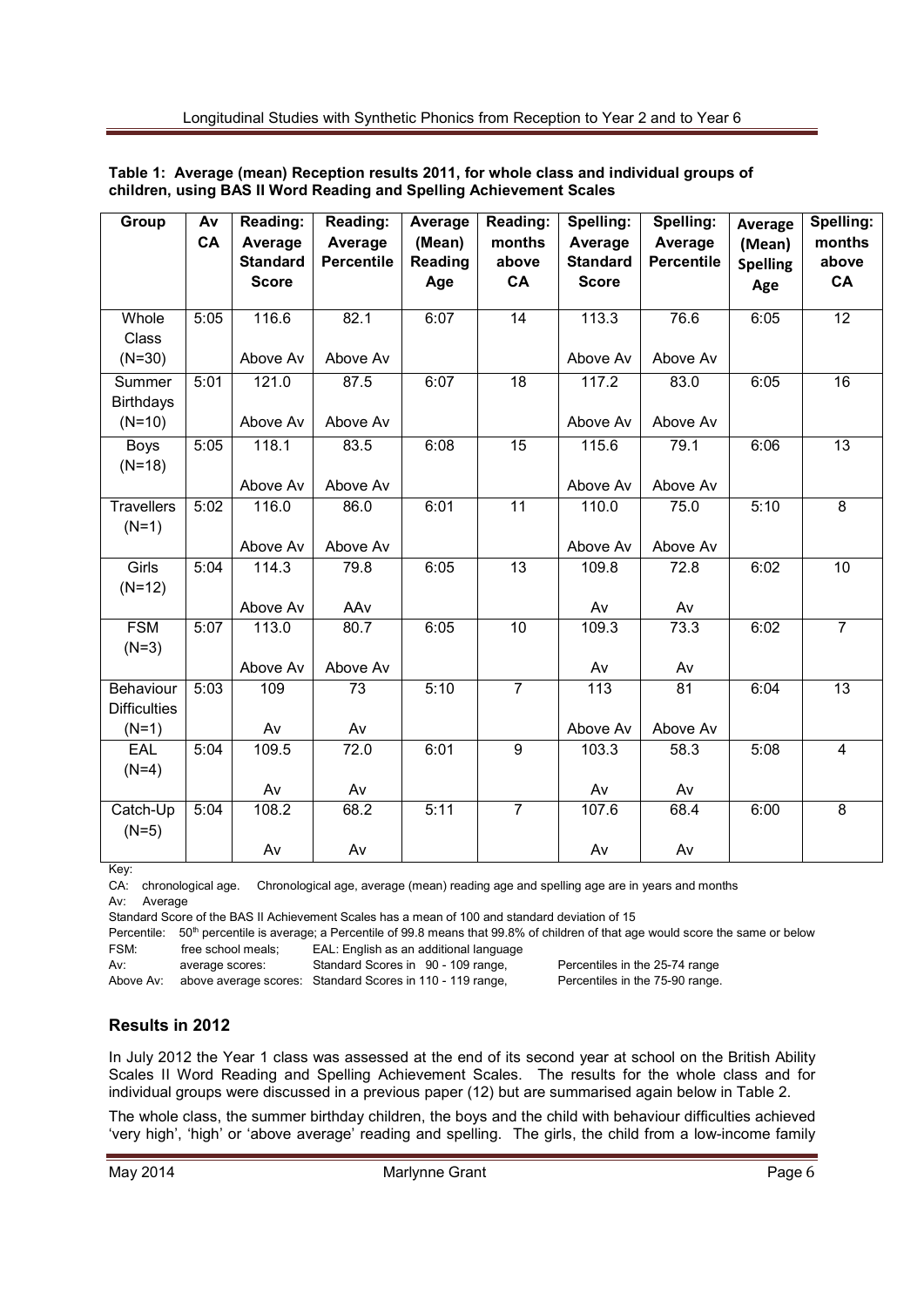who was eligible for free school meals, the children with English as an additional language and the catchup group achieved 'above average' reading and spelling, as shown in Table 2, below:

|  | Table 2: Average (mean) Year 1 results 2012, for whole class and individual groups of children, |  |
|--|-------------------------------------------------------------------------------------------------|--|
|  | using BAS II Word Reading and Spelling Achievement Scales                                       |  |

| Group                                       | Av<br>CA | Reading:<br>Average<br><b>Standard</b><br><b>Score</b> | Reading:<br>Average<br><b>Percentile</b> | Average<br>(Mean)<br><b>Reading</b><br>Age | Reading:<br>months<br>above<br>CA | Spelling:<br>Average<br><b>Standard</b><br><b>Score</b> | Spelling:<br>Average<br><b>Percentile</b> | Average<br>(Mean)<br><b>Spelling</b><br>Age | Spelling:<br>months<br>above<br>CA |
|---------------------------------------------|----------|--------------------------------------------------------|------------------------------------------|--------------------------------------------|-----------------------------------|---------------------------------------------------------|-------------------------------------------|---------------------------------------------|------------------------------------|
| Whole<br>Class<br>$(N=26)$                  | 6:04     | 123.6<br>High                                          | 90.0<br>Above Av                         | 8:02                                       | 22                                | 122.0<br>High                                           | 88.0<br>Above Av                          | 8:01                                        | 21                                 |
| Summer<br><b>Birthdays</b><br>$(N=9)$       | 6:00     | 128.9<br>High                                          | 95.3<br>High                             | 8.00                                       | 24                                | 124.6<br>High                                           | 91.2<br>High                              | 7:09                                        | 21                                 |
| Boys<br>$(N=15)$                            | 6:05     | 127.1<br>High                                          | 92.8<br>High                             | 8.06                                       | 25                                | 127.1<br>High                                           | 92.7<br>High                              | 8:07                                        | 26                                 |
| Girls<br>$(N=11)$                           | 6:04     | 118.9<br>Above Av                                      | 86.3<br>Above Av                         | 7:08                                       | 16                                | 115.0<br>Above Av                                       | 81.6<br>Above Av                          | 7.05                                        | 13                                 |
| <b>FSM</b><br>$(N=1)$                       | 6:10     | 113.0<br>Above Av                                      | 81.0<br>Above Av                         | 7:10                                       | 12                                | 119.0<br>Above Av                                       | 90.0<br>Above Av                          | 8:03                                        | 17                                 |
| Behaviour<br><b>Difficulties</b><br>$(N=1)$ | 6:02     | 134.0<br>V High                                        | 99.0<br>V High                           | 8:03                                       | 25                                | 132<br>V High                                           | 98<br>V High                              | 8:03                                        | 25                                 |
| EAL<br>$(N=3)$                              | 6:05     | 118.3<br>Above Av                                      | 88.0<br>Above Av                         | 7:07                                       | 14                                | 114.0<br>Above Av                                       | 80.3<br>Above Av                          | $\overline{7:06}$                           | 13                                 |
| Catch-Up<br>$(N=8)$                         | 6:04     | 118.8<br>Above Av                                      | 86.5<br>Above Av                         | 7:07                                       | 15                                | 114.8<br>Above Av                                       | 79.6<br>Above Av                          | 7:05                                        | 11                                 |

Key:

CA: chronological age. Chronological age, average (mean) reading age and spelling age are in years and months Av: Average

Standard Score of the BAS II Achievement Scales has a mean of 100 and standard deviation of 15

Percentile: 50<sup>th</sup> percentile is average; a Percentile of 99.8 means that 99.8% of children of that age would score the same or below<br>FSM: free school meals: EAL: English as an additional language free school meals; EAL: English as an additional language

| Av:       | average scores:   | Standard Scores in 90 - 109 range,                        | Percentiles in the 25-74 range  |
|-----------|-------------------|-----------------------------------------------------------|---------------------------------|
| Above Av: |                   | above average scores: Standard Scores in 110 - 119 range, | Percentiles in the 75-90 range  |
| High:     | high scores:      | Standard Scores in 120 - 129 range,                       | Percentiles in the 91-97 range  |
| V High:   | very high scores: | Standard Scores in 130 and above range,                   | Percentiles in the 98-99 range. |

# **Results in 2013**

In July 2013 the Year 2 class was assessed at the end of its third year at school on the British Ability Scales II Word Reading and Spelling Achievement Scales. The results for the whole class and for individual groupings are summarised below in Table 3. Results for the following official classifications of children were obtained for: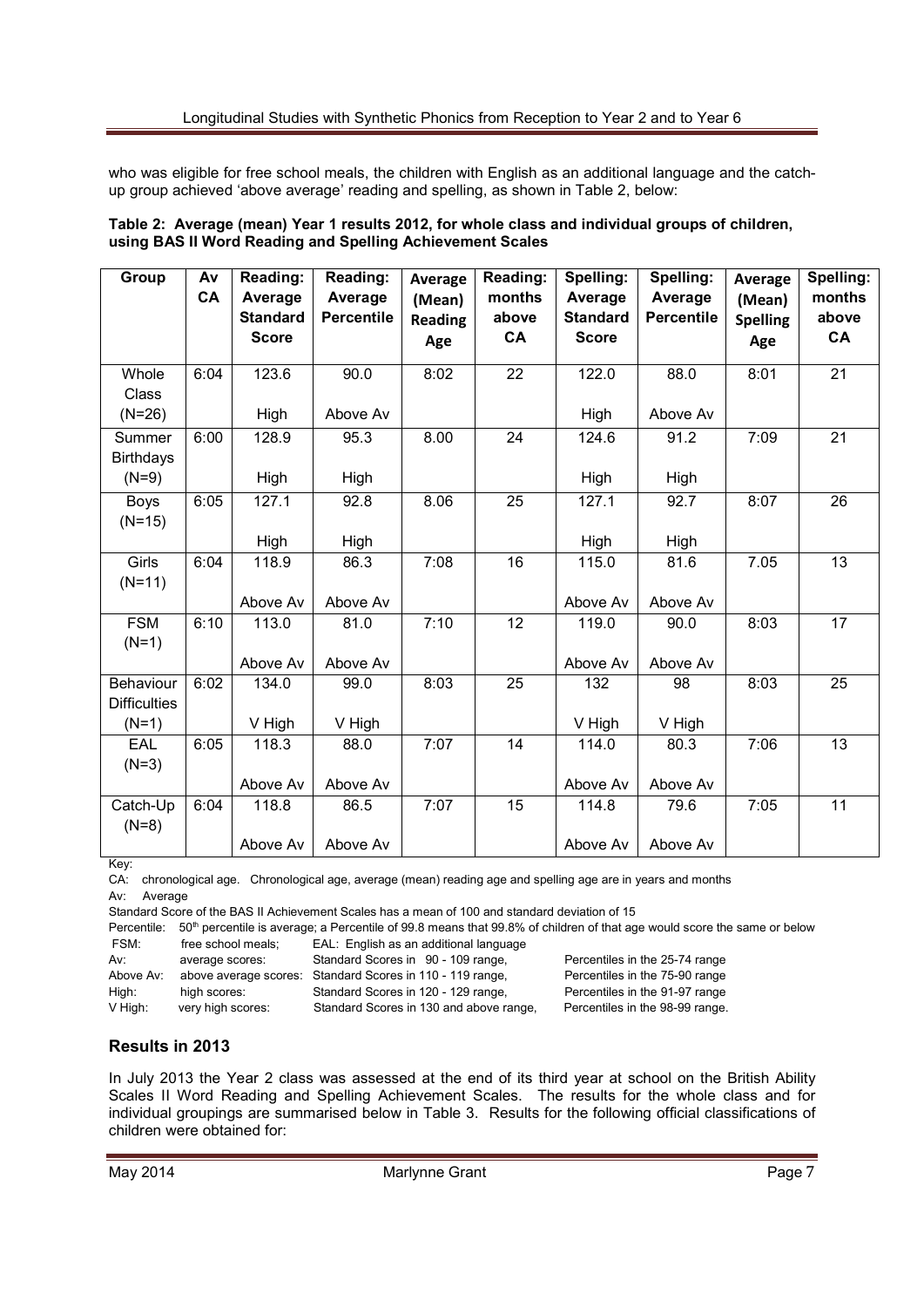- the whole class,
- the boys,
- the girls,
- children eligible for Pupil Premium/free school meals,
- children of non-white British ethnicity,
- children with English as an additional language (first language non-English),
- children with special educational needs,
- children with summer birthdays.

Results from two school groups were also analysed: the 'catch-up' group and the 'challenging behaviour' group. The catch-up group received extra small group synthetic phonics teaching with their teacher or teaching assistant using the same teaching methodology and materials used for first-time teaching. The challenging behaviour group was identified by school and school received advice from the Local Authority BESD service for pupils with behavioural, emotional and social difficulties.

The whole class, the boys, the non-white British children, the summer birthday children and the challenging behaviour group achieved 'very high', 'high' or 'above average' reading and spelling. The girls, the children eligible for Pupil Premium and free school meals and the children with special educational needs achieved 'above average' reading and spelling.

The non-English language children and the catch-up group achieved 'above average' reading and borderline 'above average/average' spelling, as shown in Table 3 below:

#### **Table 3: Average (mean) Year 2 results 2013, for whole class and individual groups of children, using BAS II Word Reading and Spelling Achievement Scales**

| Group                          | Av<br>CA | Reading:<br>Average<br><b>Standard</b><br><b>Score</b> | Reading:<br>Average<br><b>Percentile</b> | Average<br>(Mean)<br><b>Reading</b> | Reading:<br>months<br>above<br><b>CA</b> | Spelling:<br>Average<br><b>Standard</b><br><b>Score</b> | Spelling:<br>Average<br><b>Percentile</b> | Average<br>(Mean)<br><b>Spelling</b> | Spelling:<br>months<br>above<br>CA |
|--------------------------------|----------|--------------------------------------------------------|------------------------------------------|-------------------------------------|------------------------------------------|---------------------------------------------------------|-------------------------------------------|--------------------------------------|------------------------------------|
|                                |          |                                                        |                                          | Age                                 |                                          |                                                         |                                           | Age                                  |                                    |
| <b>Whole Class</b><br>$(N=26)$ | 7:04     | 124.4                                                  | 88.8                                     | 9:08                                | 28                                       | 118.8                                                   | 83.7                                      | 9:01                                 | 21                                 |
|                                |          | High                                                   | Above Av                                 |                                     |                                          | Above Av                                                | Above Av                                  |                                      |                                    |
| <b>Boys</b><br>$(N=15)$        | 7:04     | 130.6                                                  | 94.8                                     | 10.04                               | 36                                       | 123.3                                                   | 89.6                                      | 9:07                                 | 27                                 |
|                                |          | VeryHigh                                               | High                                     |                                     |                                          | High                                                    | Above Av                                  |                                      |                                    |
| Girls<br>$(N=11)$              | 7:04     | 115.9                                                  | 80.5                                     | 8.07                                | 15                                       | 112.6                                                   | 75.5                                      | 8:05                                 | 13                                 |
|                                |          | Above Av                                               | Above Av                                 |                                     |                                          | Above Av                                                | Above Av                                  |                                      |                                    |
| Pupil                          | 7:08     | 117.9                                                  | 78.3                                     | 9:08                                | 24                                       | 111.0                                                   | 75.0                                      | 9.03                                 | 19                                 |
| Premium/FSM                    |          |                                                        |                                          |                                     |                                          |                                                         |                                           |                                      |                                    |
| $(N=3)$                        |          | Above Av                                               | Above Av                                 |                                     |                                          | Above Av                                                | Above Av                                  |                                      |                                    |
| Non-White                      | 7:02     | 123.6                                                  | 90.6                                     | 9:09                                | 31                                       | 119.5                                                   | 84.1                                      | 8:10                                 | 20                                 |
| <b>British</b>                 |          |                                                        |                                          |                                     |                                          |                                                         |                                           |                                      |                                    |
| Ethnicity                      |          | High                                                   | High                                     |                                     |                                          | Above Av                                                | Above Av                                  |                                      |                                    |
| $(N=8)$                        |          |                                                        |                                          |                                     |                                          |                                                         |                                           |                                      |                                    |
| Language                       | 7:04     | 117.5                                                  | 85.0                                     | 8:08                                | 16                                       | 111.8                                                   | 73.0                                      | 8:05                                 | 13                                 |
| Non-English                    |          |                                                        |                                          |                                     |                                          |                                                         |                                           |                                      |                                    |
| $(N=4)$                        |          | Above Av                                               | Above Av                                 |                                     |                                          | Above Av                                                | Average                                   |                                      |                                    |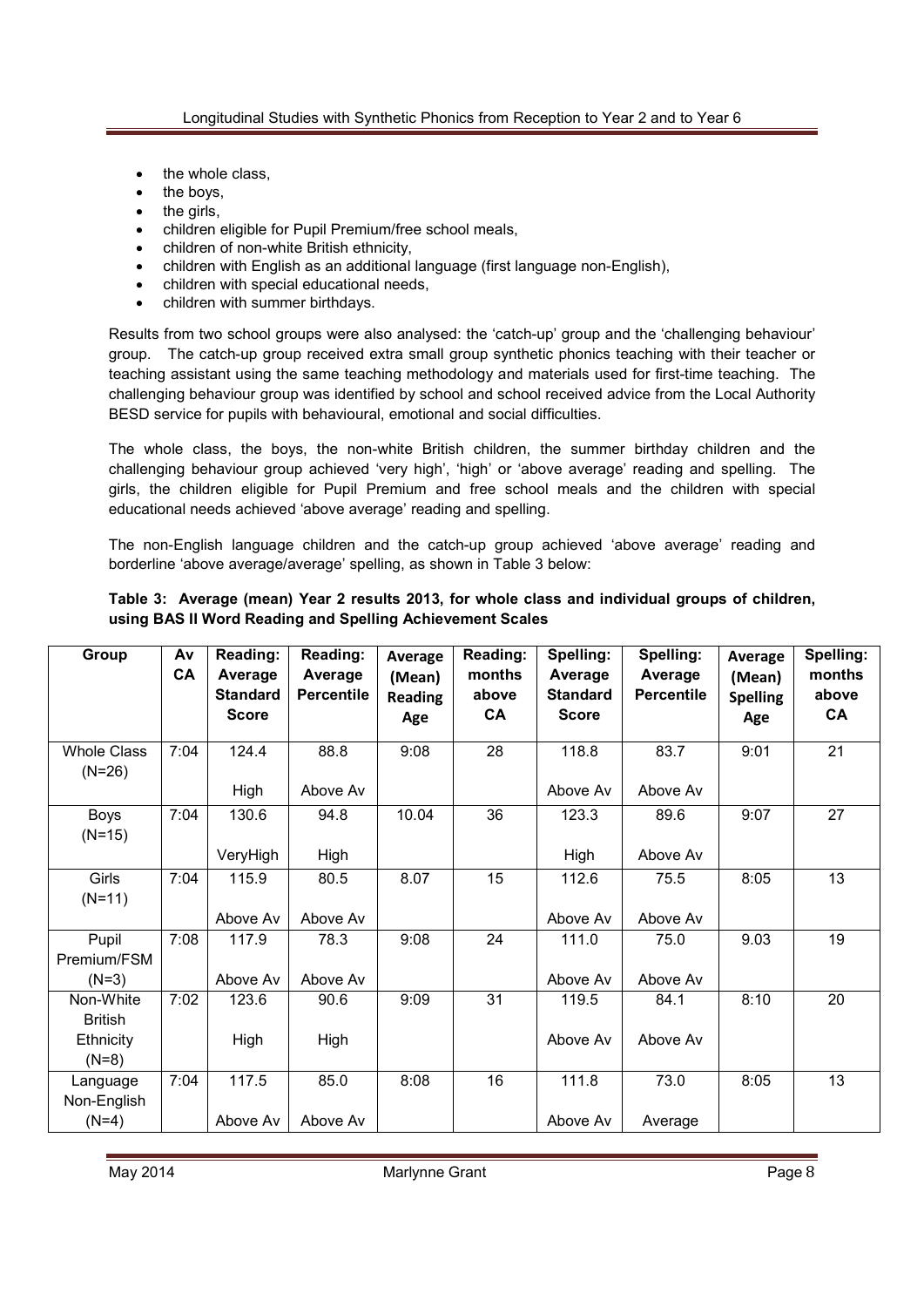Longitudinal Studies with Synthetic Phonics from Reception to Year 2 and to Year 6

| Special          | 7:04 | 118.8    | 84.5     | 8:11  | 19 | 113.5    | 77.7     | 8:06 | 14 |
|------------------|------|----------|----------|-------|----|----------|----------|------|----|
| Educational      |      |          |          |       |    |          |          |      |    |
| <b>Needs</b>     |      | Above Av | Above Av |       |    | Above Av | Above Av |      |    |
| $(N=11)$         |      |          |          |       |    |          |          |      |    |
| Summer Term      | 7:00 | 127.5    | 93.5     | 9:03  | 27 | 121.6    | 87.8     | 8:08 | 20 |
| of Birth         |      |          |          |       |    |          |          |      |    |
| $(N=8)$          |      | High     | High     |       |    | High     | Above Av |      |    |
| Catch-Up         | 7:04 | 114.7    | 81.3     | 8:05  | 13 | 111.4    | 74.6     | 8:04 | 11 |
| Group (N=9)      |      |          |          |       |    |          |          |      |    |
|                  |      | Above Av | Above Av |       |    | Above Av | Average  |      |    |
| Challenging      | 7:05 | 128.0    | 92.1     | 10.03 | 34 | 120.1    | 84.3     | 9:07 | 26 |
| <b>Behaviour</b> |      |          |          |       |    |          |          |      |    |
| Group            |      | High     | High     |       |    | Above Av | Above Av |      |    |
| $(N=7)$          |      |          |          |       |    |          |          |      |    |

Key:

CA: chronological age. Chronological age, average (mean) reading age and spelling age are in years and months Av: Average

Standard Score of the BAS II Achievement Scales has a mean of 100 and standard deviation of 15

Percentile: 50<sup>th</sup> percentile is average; a Percentile of 99.8 means that 99.8% of children of that age would score the same or below Individual Groups taken from official Council Data based on common official DfE classifications:

Pupil Premium and Free School Meals children were the same in this class<br>Ethnicity: Non-White British: Special Educational Needs: School Special Educational Needs: School Action and School Action Plus: Summer Term of Birth; School groups: Catch-up group; Challenging Behaviour Group School groups: Galch-up group, Chailenging behaviour Group<br>Av: average scores: Standard Scores in 90 - 109 range, Percentiles in the 25-74 range Above Av: above average scores: Standard Scores in 110 - 119 range, Percentiles in the 75-90 range High: high scores: Standard Scores in 120 - 129 range, Percentiles in the 91-97 range VeryHigh: very high scores: Standard Scores in 130 and above range, Percentiles in the 98-99 range.

# **Vulnerable groups in the Year 2 class in 2013**

For the Year 2 class in 2013 the boys, the challenging behaviour group and the non-white British ethnic group were the most impressive, at 'very high', 'high' and 'above average' levels. The boys were the highest achievers with an average reading age of **36** months above chronological age and an average spelling age of **27** months above chronological age. 60% of the boys achieved 'very high' reading levels.

The summer birthday children were also high achievers at **27** months above chronological age for reading and **20** months above chronological age for spelling.

The Pupil Premium children in this class cohort were from low-income families and were all eligible for free school meals. These children performed at 'above average' levels for reading and spelling (**24** months above chronological age for reading and **19** months above chronological age for spelling).

The special educational needs group (**19** months above for reading and **14** months above for spelling) and the girls (**15** months above for reading and **13** months above for spelling) had 'above average' levels for both reading and spelling.

 The non-English language group (**16** months above for reading and **13** months above for spelling) was 'above average' for reading and borderline 'average/above average' for spelling.

Relatively, the lowest achieving group in the class was the catch-up group (**13** months above for reading and **11** months above for spelling) which was 'above average' for reading and borderline 'average/above average' for spelling. All the individual children were reading and spelling at least in the 'average' range for their age. They were confident and were using phonemic strategies for reading and spelling.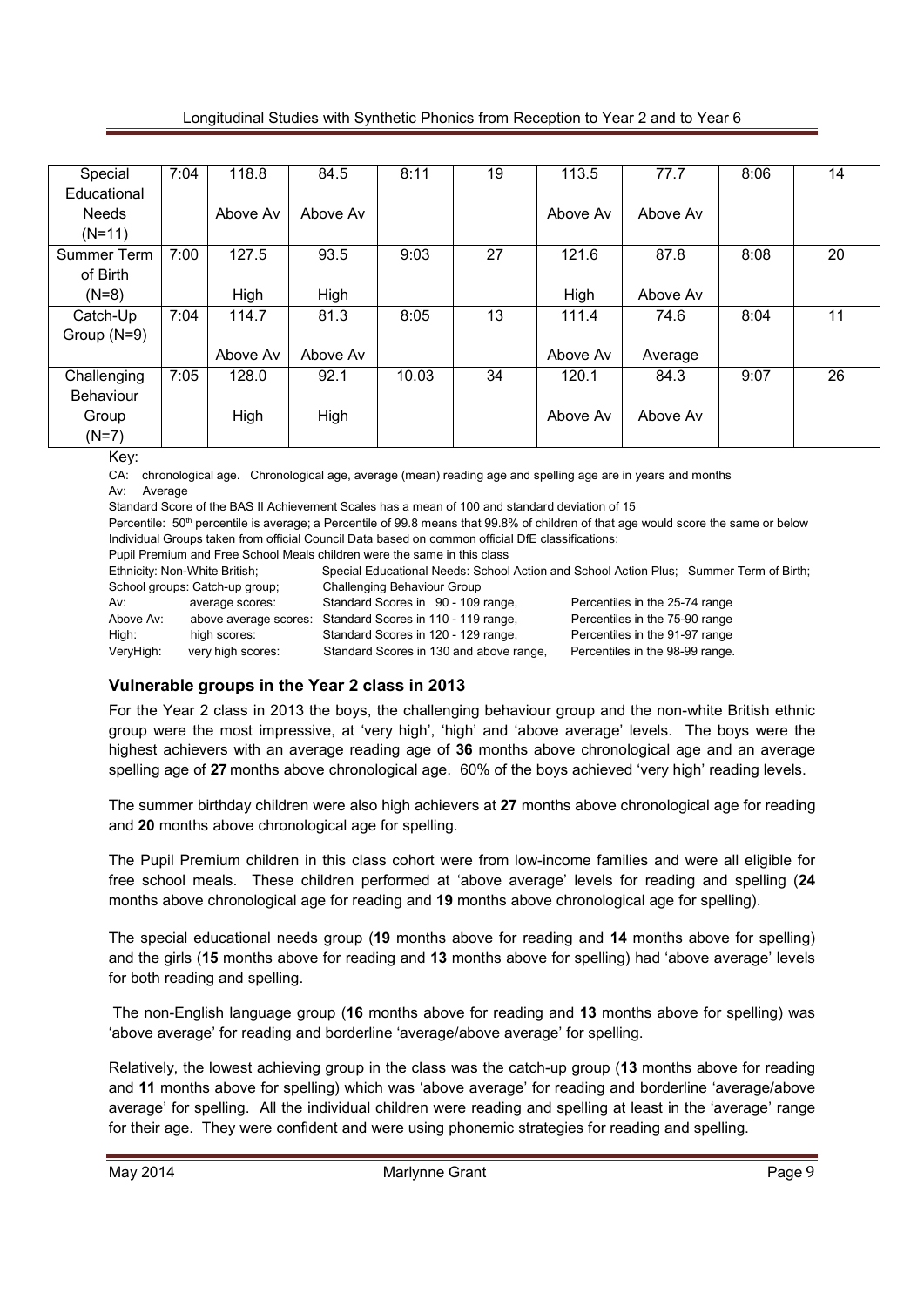#### **Individual children in the Year 2 class in 2013**

The most successful children in the Year 2 class were in the 'very high' range (see 'Key' on page 9). The child at the highest level in the Year 2 class for reading and spelling was a boy aged 7 years 5 months. He was completely fluent at reading and spelling at 13 years 9 months for reading and 14 years 9 months for spelling. He achieved the highest achievable Standard Score of 145 and the highest achievable Percentile of 99.9, for both reading and spelling. He had also been the highest achieving boy in Year 1. He had made a gain of 2 years 6 months (**30** months) for reading and 3 years 0 months (**36** months) for spelling since the previous year. One other boy, aged 7 years 4 months, achieved the highest achievable Standard Score of 145 and the highest achievable Percentile of 99.9 for reading and a 'very high' score of 141 (Standard Score) and 99.7 (Percentile) for spelling. His reading and spelling ages were both 11 years 9 months and he had made 2 years 6 months (**30** months) gain in both reading and spelling since the previous year. So, the two highest achieving pupils in the class were boys. For reading, they had both made 2 years 6 months (**30** months) improvement in the previous 12 months. For spelling, the pupil at the highest level had made 3 years (**36** months) improvement since the previous year and the other boy had made 2 years 6 months (30 months) improvement.

The child at the lowest level in the Year 2 class for reading was a girl in the 'catch-up' group, aged 7 years 4 months, with reading age 7 years 7 months (Standard Score 103, Percentile 58). Her spelling was also relatively low at an age appropriate 7 years 4 months (Standard Score 101, Percentile 53). Reading and spelling were both in the 'average' range. Another child, a girl, aged 6 years 11 months, had the lowest spelling age of 7 years 1 month but a slightly higher Standard Score and Percentile because of her young age (Standard Score 102, Percentile 55). Her reading was more secure at 7 years 10 months (Standard Score 115, Percentile 84). This girl had a summer birthday and her first language was not English. Her reading was 'above average' and her spelling was 'average' for her age. No child in the Year 2 class achieved lower than an 'average' level for either reading or spelling. Both of these girls had made gains over time but at a more modest rate, ensuring they were at least within the 'average' range for their age.

The child in the Year 2 class with the most significant behaviour difficulties, including non-compliance, was a boy. He remained in the catch-up group and was included in the challenging behaviour group. He continued to grow in confidence with his reading and spelling. He was eligible for the Pupil Premium, had a summer birthday, and was aged 7 years 3 months at the time of assessment. His reading was at the 11 year 3 months level (Standard Score 137, Percentile 99). His spelling was at the 8 year 8 months level (Standard Score 116, Percentile 86). His reading was 'very high' and his spelling was 'above average'. Whatever his social, emotional and behavioural difficulties he was able to function well in the class and had the skills to read and write fluently.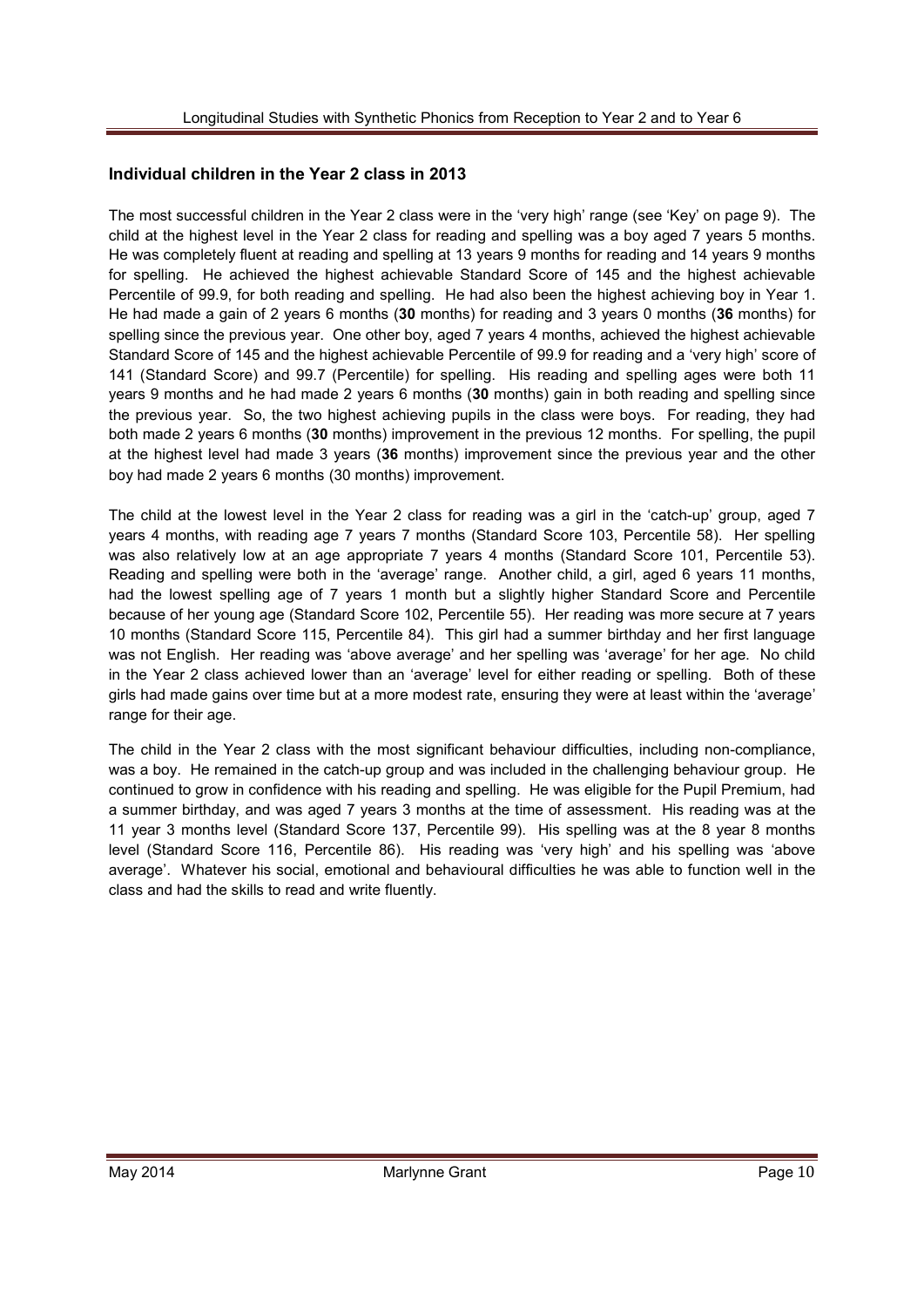#### **Average (mean) achievements over time**

A summary of whole class, boys' and girls' achievements above chronological age over time is given below in Table 4.

**Table 4: Average (mean) achievements in reading and spelling above chronological age in Reception, Year 1 and Year 2, for whole class, boys and girls.** 

| Group            | Whole<br>class<br>numbers | Whole<br><b>Class</b><br><b>Reading</b><br>above CA<br>in months | Whole<br><b>Class</b><br><b>Spelling</b><br>above CA<br>in months | Boys'<br>Reading<br>above<br>CA in<br>months | Boys'<br><b>Spelling</b><br>above CA<br>In months | Girls'<br>Reading<br>above CA<br>In months | Girls'<br><b>Spelling</b><br>above CA<br>in months |
|------------------|---------------------------|------------------------------------------------------------------|-------------------------------------------------------------------|----------------------------------------------|---------------------------------------------------|--------------------------------------------|----------------------------------------------------|
| <b>Reception</b> | 30                        | 14                                                               | 12                                                                | 15                                           | 13                                                | 13                                         | 10                                                 |
| 2011             |                           |                                                                  |                                                                   |                                              |                                                   |                                            |                                                    |
| Year 1           | 26                        | 22                                                               | 21                                                                | 25                                           | 26                                                | 16                                         | 13                                                 |
| 2012             |                           |                                                                  |                                                                   |                                              |                                                   |                                            |                                                    |
| Year 2           | 26                        | 28                                                               | 21                                                                | 36                                           | 27                                                | 15                                         | 13                                                 |
| 2013             |                           |                                                                  |                                                                   |                                              |                                                   |                                            |                                                    |

Key: Reading and Spelling are reported as months above chronological age on BASII assessment of word reading and spelling



The following observations can be made:

- Reading has improved relatively each successive year from Reception to Year 2 for both the whole class and for boys.
- Boys' spelling has improved relatively each successive year from Reception to Year 2.
- Comparing Reception and Year 2, all measurements have improved relatively: whole class reading and spelling, boys' reading and spelling and girls' reading and spelling.
- The relative gains for boys are greater than those for girls.
- The relative gains for reading are greater than those for spelling.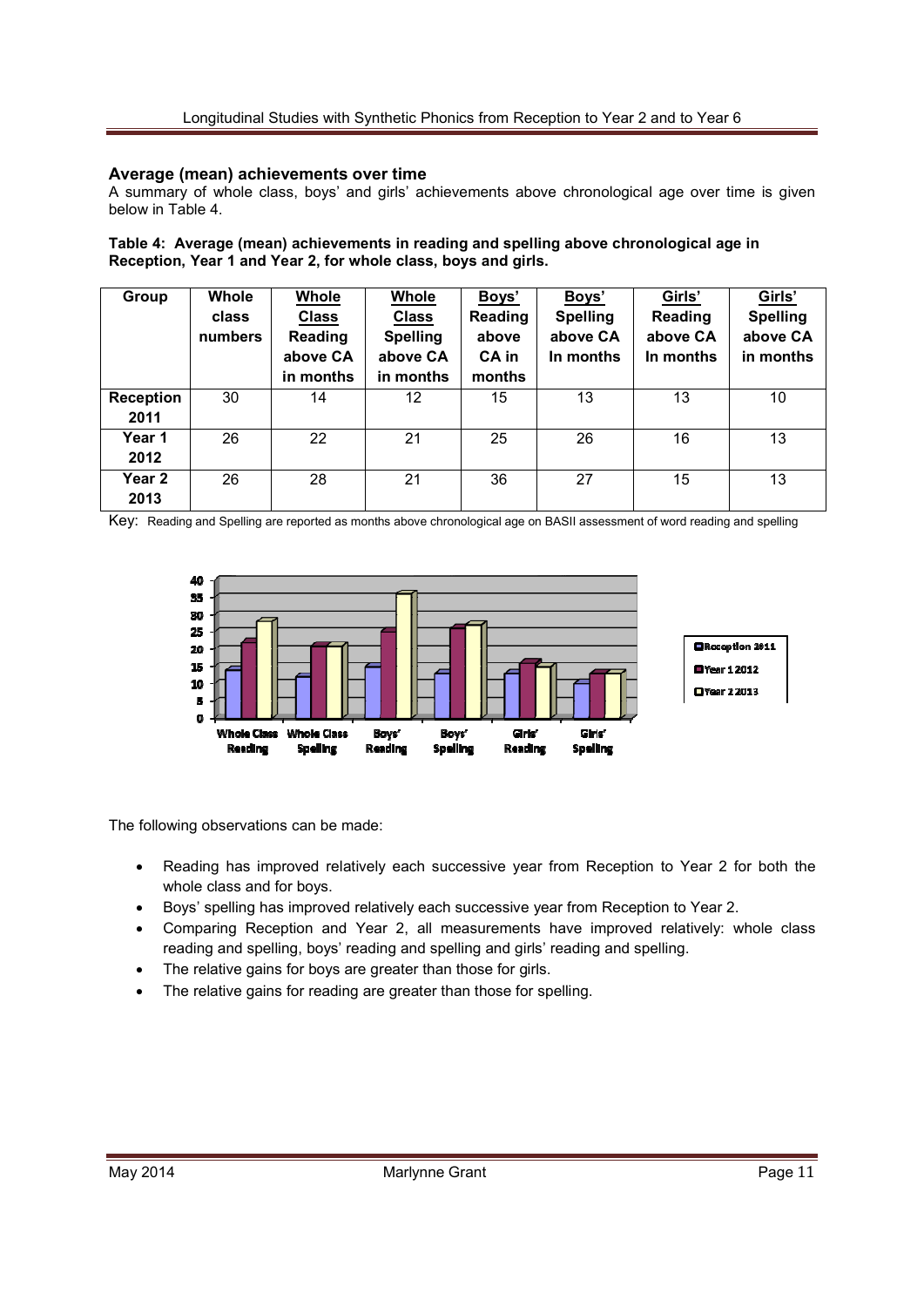#### **Distribution/spread of achievements for Year 2 class (age 6-7 years) in 2013**

**Table 5: Percentage distribution of reading and spelling achievements, for whole class, boys and girls in Year 2 in 2013 , showing 'very high', 'high', 'above average' and 'average' results** 

| Group          | <b>Pupil</b><br><b>Numbers</b> |                |        | <b>Reading</b>     |           | <b>Spelling</b> |        |                    |           |
|----------------|--------------------------------|----------------|--------|--------------------|-----------|-----------------|--------|--------------------|-----------|
|                |                                | 'very<br>high' | 'high' | 'above<br>average' | 'average' | 'very<br>high'  | 'high' | 'above<br>average' | 'average' |
| whole<br>class | 26                             | 42%            | 15%    | 27%                | 15%       | 15%             | 27%    | 35%                | 23%       |
| boys           | 15                             | 60%            | 27%    | 7%                 | 7%        | 20%             | 40%    | 33%                | 7%        |
| girls          | 11                             | 18%            | 0%     | 55%                | 27%       | 9%              | 9%     | 36%                | 45%       |

Key for Tables 5 and 6:

Very high: Standard Score range 130 and above, Percentile range 98 - 99 High: Standard Score range 120 - 129, Percentile range 91 - 97 Above average: Standard Score range 110 - 119, Percentile range 75 - 90 Average: Standard Score range 90 -109, Percentile range 25 - 74

Figures may not total 100 per cent because of rounding.

**Table 6: Percentage distribution of reading and spelling achievements, for whole class, boys and girls in Year 2 in 2013 showing the sum of all results above the 'average', and 'average' results** 

| Group          | <b>Pupil</b><br><b>Numbers</b> | <b>Reading</b>                            |           | <b>Spelling</b>                           |           |  |
|----------------|--------------------------------|-------------------------------------------|-----------|-------------------------------------------|-----------|--|
|                |                                | sum of all results above<br>the 'average' | 'average' | sum of all results above<br>the 'average' | 'average' |  |
| whole<br>class | 26                             | 84%                                       | 15%       | 77%                                       | 23%       |  |
| boys           | 15                             | 94%                                       | 7%        | 93%                                       | 7%        |  |
| girls          | 11                             | 73%                                       | 27%       | 54%                                       | 45%       |  |

The following observations can be made about the distribution of reading and spelling achievements at the end of the third year at school:

- No achievements were below the 'average' range.
- 42% of the whole class read at a 'very high' level.
- 84% of the whole class read at 'above average' levels and above.
- 77% of the whole class could spell at 'above average' levels and above.
- 60% of boys read at a 'very high' level and 87% at 'high' levels and above.
- 94% of boys read at 'above average' levels and above.
- 93% of boys could spell at 'above average' levels and above.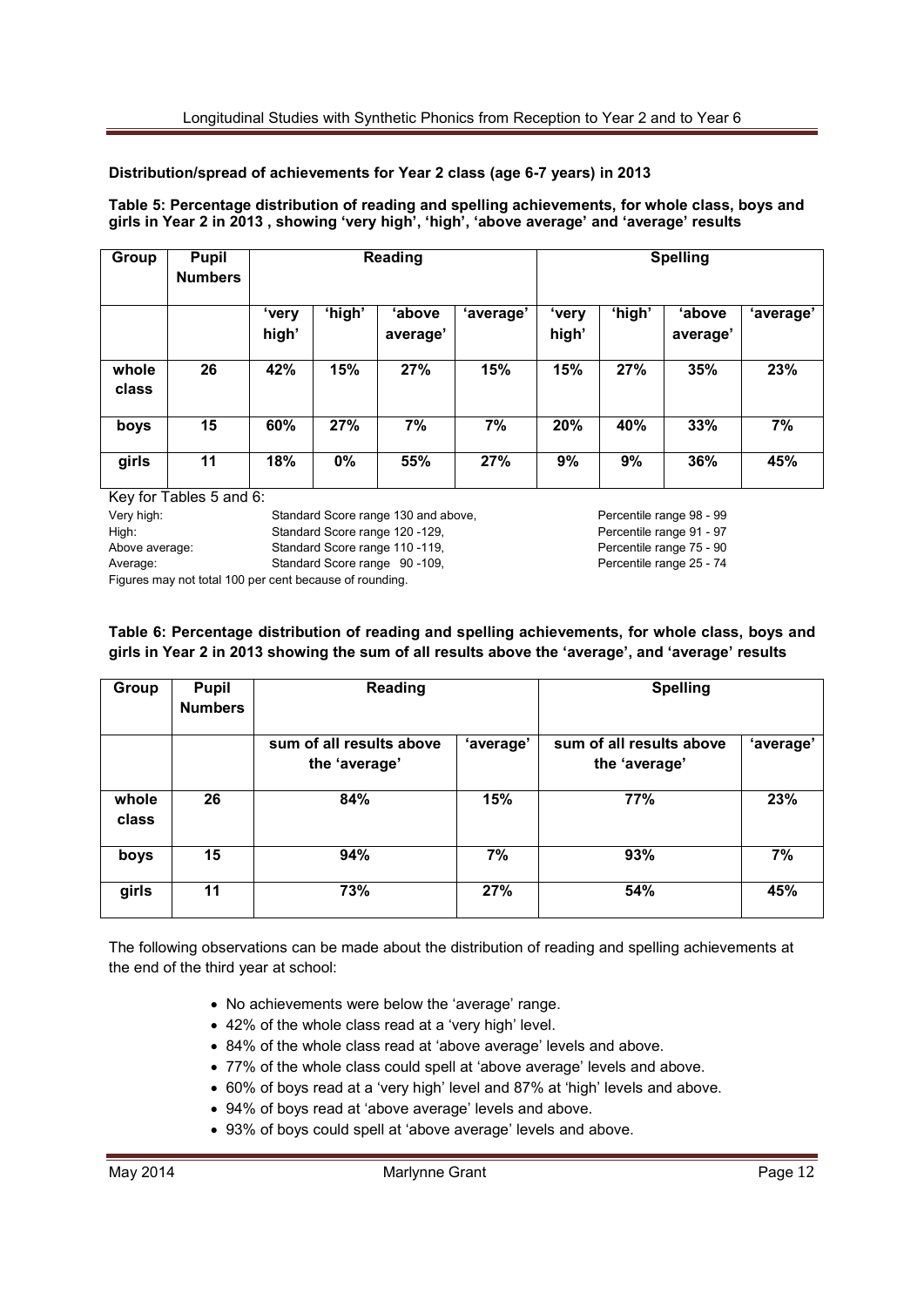- 20% of boys could spell at a 'very high' level.
- 60% of boys could spell at 'high' levels and above.
- This suggests that boys were very secure with both reading and spelling.
- 73% of girls read at 'above average' levels and above.
- 54% of girls could spell at 'above average' levels and above.
- 18% of girls had 'very high' reading.
- 18% of girls could spell at 'high' levels and above.
- Boys' achievements on average were higher than girls' achievements for both reading and spelling, but a good percentage of girls were achieving "above the 'average'" as well.

Several of the children had attention difficulties but they were all able to focus on their reading and spelling and they were confident. All of them were able to use phonemic strategies for reading (sounding out and blending) and for spelling (saying the sounds as they were writing down the letters), but the children had been doing this sub-vocally since Year 1.

The distribution of reading and spelling achievements in the whole class is summarised below in Table 7.

#### **Table 7: The measure of spread/distribution of reading and spelling scores in Year 2 (age 6-7 years) for the whole set of 26 pupils in 2013**

| Achievements<br>N=26; CA 7:04 | Range         | Median | Lower Quartile | <b>Upper Quartile</b> | Interguartile<br>Range |
|-------------------------------|---------------|--------|----------------|-----------------------|------------------------|
| <b>Reading Ages</b>           | 7:07 to 13:09 | 9:03   | 8:03           | 10:11                 | 8:03 to 10:11          |
| <b>Spelling Ages</b>          | 7:01 to 14:09 | 8:09   | 8:03           | 9:04                  | 8:03 to 9:04           |

Key:

Range: measure of spread between lowest and highest values in the data set<br>Median: middle value of data set arranged in ascending order of magnitude. E middle value of data set arranged in ascending order of magnitude. Extreme values in the data are not included<br>Lower Quartile: is median of lower half of the data s is median of lower half of the data set Upper Quartile: is median of upper half of the data set Interquartile Range: is the spread of the middle 50% of data values. The interquartile range is a more useful measure of spread than the range as it describes the middle 50% of data values and ignores extreme values.

The table above shows that 50% of the Year 2 class had reading ages between 8:03 and 10:11 years and spelling ages spread between 8:03 and 9:03 years at chronological age 7:04 years.

This study demonstrates that potentially all children can learn to read and spell successfully if they are taught through "high quality phonic work" (4, 5, 6, 7). If they have a strong start with their reading and spelling in Reception, they can sustain and build on that success in their second year (Year 1) and third year (Year 2) of schooling. The phonics teaching appears to be more powerful than the usual barriers to learning (see groups listed on page 2). The high-flying children are not held back and can continue to make impressive gains in reading and spelling each successive year. All of the children in this study started school with no prior knowledge of the alphabetic code or ability to read or spell simple words, but this does not need to predict a risk of literacy problems. As part of the government approved synthetic phonics programme used in this study the children were taught phonemic-awareness and letter-sound knowledge from the beginning. Those children identified as slow-to-start were recognised very quickly. They showed that they were responsive to their catch-up intervention in small groups using little-andoften instruction with the same teaching methodology and teaching materials already in use in their classroom.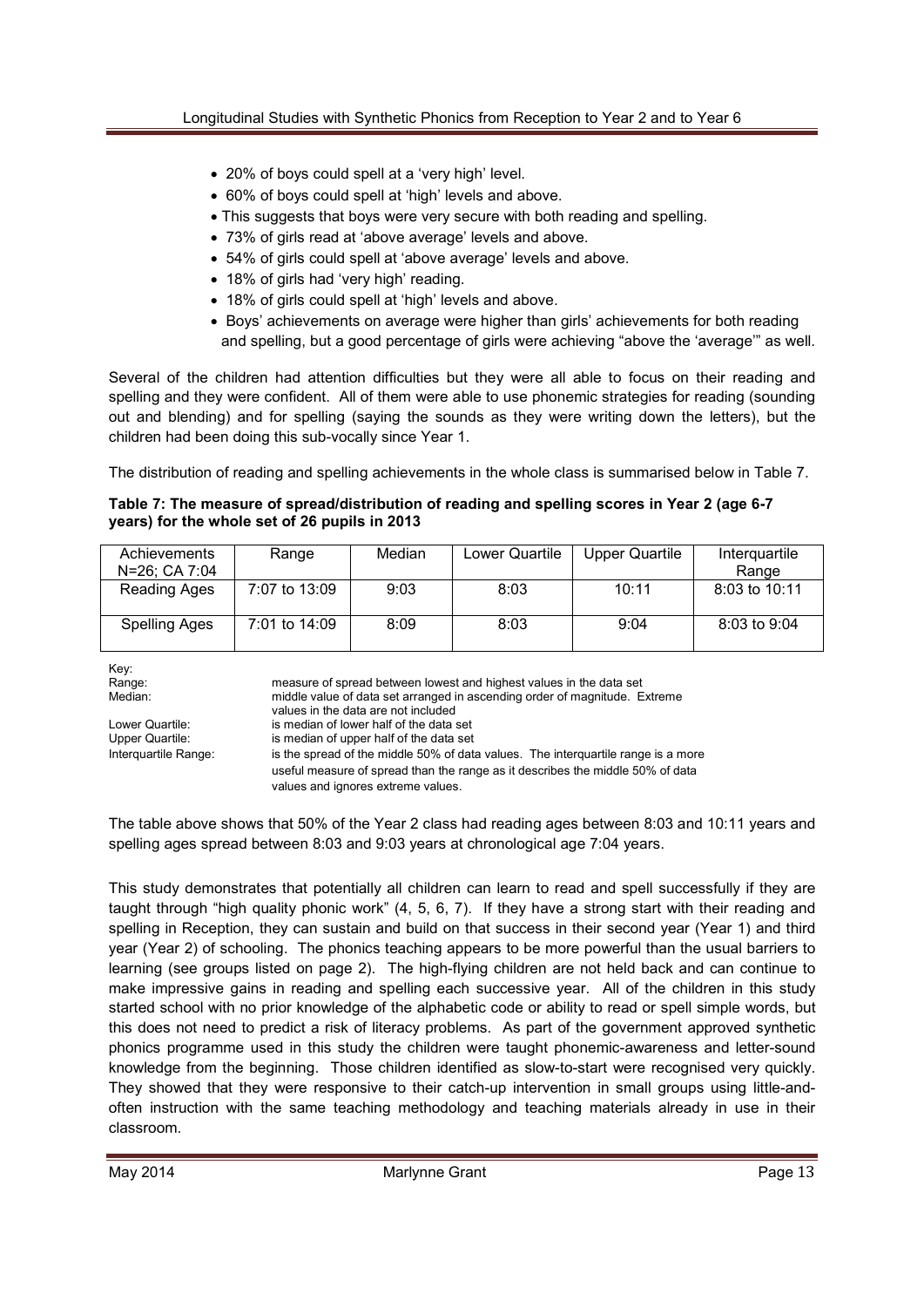#### **Phonics Screening Check (10) and Key Stage 1 Teacher Assessment SATs Results, 2013**

• 100% of the Year 2 study class had achieved the expected level in the Phonics Screening Check. In KS1 SATs:

- 96% of all pupils in the Year 2 study class achieved Level 2+ for reading compared with 87% nationally (19) (See Table 8 below).
- Only one child in the study class, the girl identified in the study with the lowest reading age, achieved Level 1 for reading. This girl achieved Level 2C for writing.
- 100% of all pupils in the study class achieved Level 2+ for writing compared with 83% nationally (See Table 8 below).
- 85% of all pupils in the study class achieved Level 2B+ for reading, which is the level at which children are predicted to achieve the nationally expected level (Level 4) at Key Stage 2 SATs and with which they are expected to transition successfully to secondary education, able to access the curriculum, compared with 77% nationally (See Table 8).
- 81% of all pupils in the study class achieved Level 2B+ for writing which is the level at which children are predicted to achieve the nationally expected level (Level 4) at Key Stage 2, with which they can transition successfully to secondary education, compared with 65% nationally (See Table 8 below).
- 100% of boys in the study class achieved Level 2+ for both reading and writing compared with national figures of 84% and 78% respectively (See Table 9 below).
- 93% of boys in the study class achieved Level 2B+ for reading which predicts Level 4 at secondary transfer compared with 72% nationally (See Table 9 below).
- 87% of boys in the study class achieved Level 2B+ for writing which predicts Level 4 at secondary transfer compared with 57% nationally (See Table 9 below).
- 33% of boys in the study class achieved Level 3 for reading and 20% achieved Level 3 for writing compared with national figures of 23% and 10% respectively (See Table 9 below).

#### **Table 8: Percentage children in whole class achieving Level 2+ and 2B+ in Key Stage 1 teacher assessment SATs for reading and writing, compared with national figures (19)**

|                     | Level 2+ Reading | Level 2+ Writing | Level 2B+ Reading | Level 2B+ Writing |
|---------------------|------------------|------------------|-------------------|-------------------|
| <b>Study School</b> | 96               | 100              | 85                |                   |
| National            |                  | 83               |                   | 65                |

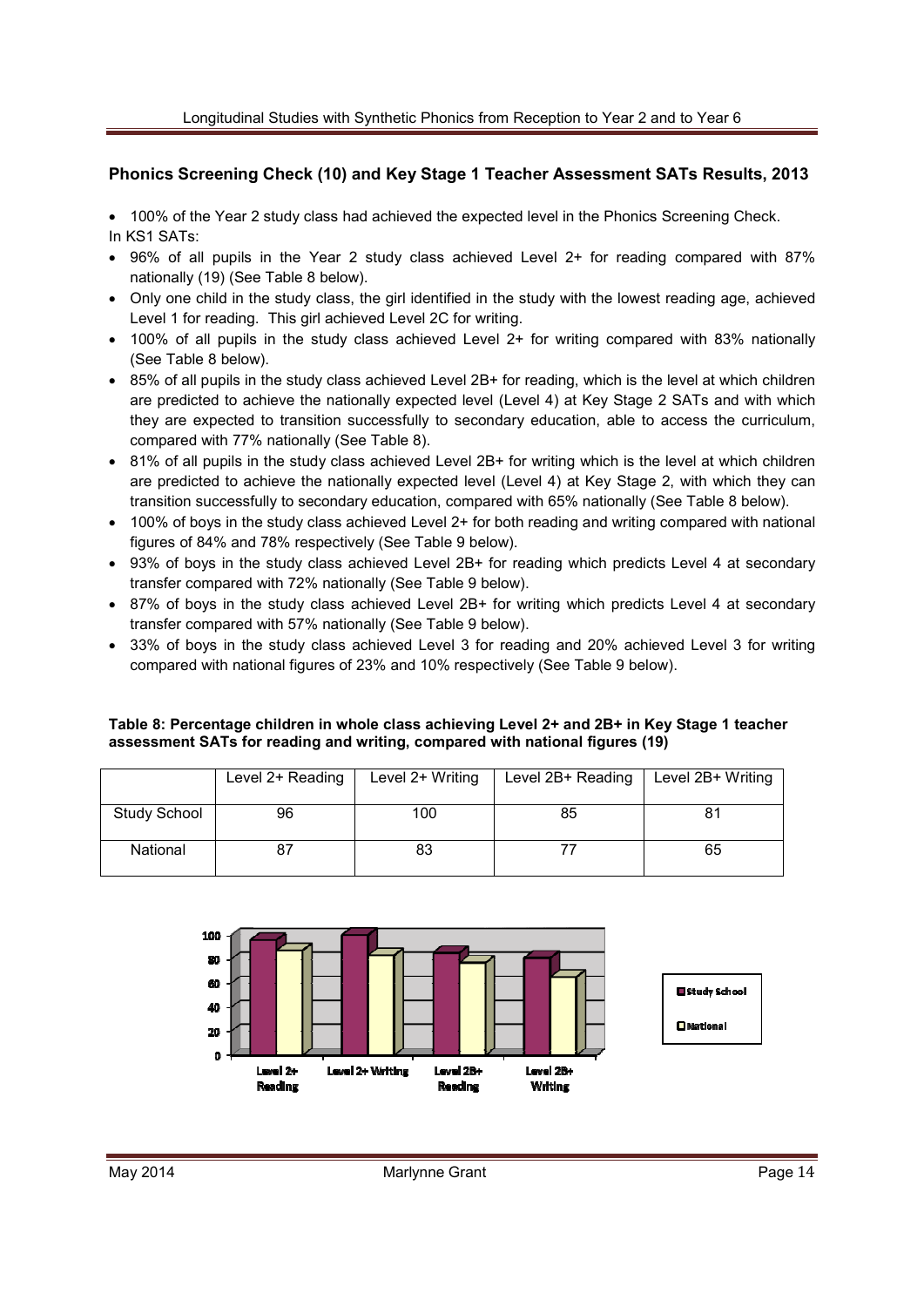|              | Level $2+$<br>Reading | Level 2+<br>Writing | Level $2B+$<br>Reading | Level $2B+$<br>Writing | Level $3+$<br>Reading | Level $3+$<br>Writing |
|--------------|-----------------------|---------------------|------------------------|------------------------|-----------------------|-----------------------|
| Study School | 100                   | 100                 | 93                     | 87                     | 33                    | 20                    |
| National     | 84                    | 78                  | 72                     | 57                     | 23                    | 10                    |





The following observations can be made about the KS1 teacher assessment SATs:

- The achievements of children in reading and writing in the study school are above national figures.
- Boys' achievements in reading and writing in the study school are substantially above national figures for boys at Levels 2+, 2B+ and 3+.

#### **Recommendations to the school at the end of the third year of school**

In spite of the good results achieved by the Year 2 class, close analysis of their reading and spelling indicated areas which could benefit from continuing skills work. Without constant review and repetition of good practice certain children can become 'lazy' and slip into bad habits. Some schools believe that the work of teaching explicit phonics is completed by the end of Year 1. However, there is much to be gained by continuing to teach and reinforce phonics throughout Key Stages 1 and 2 and by continuing to apply phonemic strategies throughout the whole curriculum during the school day. In this way the school can interleave 'incidental' phonics practice throughout the school day using opportunities that crop up naturally in the course of the broad and balanced curriculum. It was an advantage for the school to have chosen a synthetic phonics programme which extends beyond the advanced code to polysyllabic and more complex words. In the programme used by the school, phonics is extended beyond the advanced code to develop meaning and vocabulary through morphological units and syllable work.

The following recommendations were made to the school:

• Several children showed weak handwriting e.g. poor pencil grip and letter formation and some remaining b/d confusions. It remains important to assign some dedicated time each day for handwriting practice, using a developmental handwriting programme which is linked to their phonics and is multisensory (e.g. 20). Children need to revise good posture for writing, revise good pencil grip, revise the three main ways for letter formation and be sure that they know the start points of all letters, the direction of hand movement and the position of letters relative to the line. Joined digraphs and trigraphs should be reinforced as representing one sound, right from the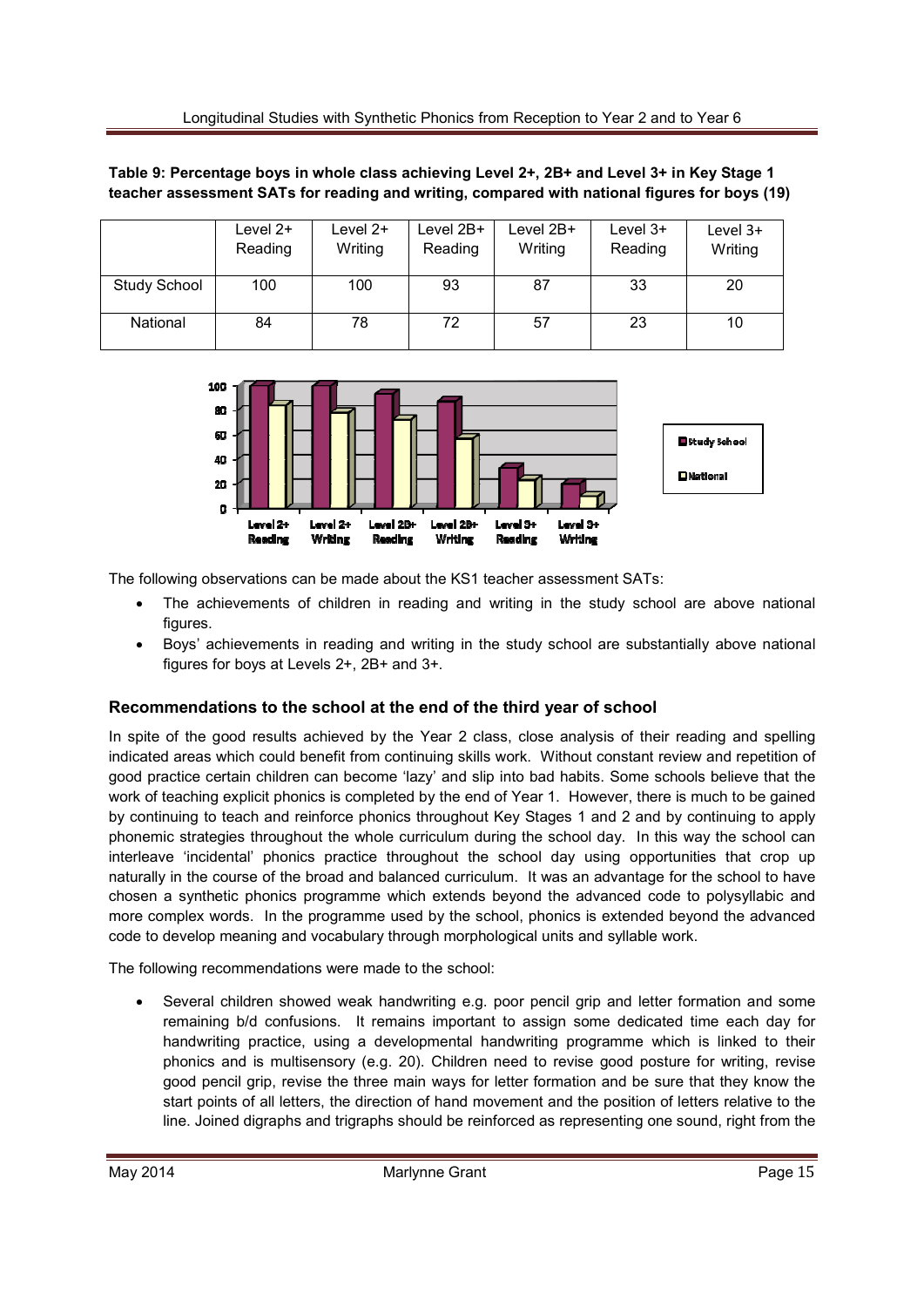beginning in Reception. This should be extended to joining all through the word in Year 1. Joining should be taught as a process of going from the end point/exit stroke of one letter to the start point of the following letter. The language of letter formation should be rehearsed so that, on request, pupils can articulate the start points of letters and explain how to form the letters automatically whilst 'sky writing' the letters. Handwriting practice that develops a fluent joined script will also improve handwriting speed. Fluent automatic handwriting frees cognitive capacity for constructing meaningful sentences. Poor handwriting and uncertainty about how to form letters seemed to be having a negative impact on the spelling and writing of some of the children in this Year 2 class. Poor letter formation can often go un-noticed as the finished written words may look satisfactory. The teacher may only be aware of this when actually observing the children while they are writing. Several boys still had problems with letter formation and did not join their letters possibly because they had forgotten the start points of some letters. They were forming certain letters from the bottom up and using clockwise instead of anticlockwise shapes for others. Their other literacy achievements were outstanding so it was a shame that their handwriting was less secure. This could become a source of frustration and underfunctioning.

- Explicit phonics input should continue every day, throughout KS1 and into KS2. The progression of the programme enables the school to extend to more complex language and vocabulary. All of the Year 2 class were ready as a whole class to learn how to split up longer words and to practise with syllables for both reading and spelling. The class could then break into smaller differentiated groups to apply this new learning and for some revision at lower levels e.g. with digraphs (Step 2), with the advanced code for vowels (perhaps two groups: one at the beginning of Step 3A and the other at the end of Step 3A), with the advanced code for consonants (Step 3B) and with syllables, suffixes, prefixes and root words (Steps 4-7). This could be part of their daily literacy teaching and it would help with grammar, sentence structure, comprehension and vocabulary too.
- A greater awareness of separate syllables and morphological splits would have helped the reading and spelling of many of the Year 2 children and would probably have improved their results.
- Generally, word reading was better in the Year 2 class than spelling. At this age when children are encountering more of the advanced code and are dealing with polysyllabic words, teaching with the phonics programme needs to keep moving forward. More complex phonics should be taught explicitly each day and earlier phonics should be revised incidentally in the course of the school day. With older children, the programme becomes increasingly useful for spelling.
- It is beneficial to revise the advanced code and other phonics in the classroom as words crop up. This incidental phonics learning, revision and application throughout the school day is what will help children remember and become really confident and fluent. Even the most able readers and spellers need ongoing reinforcement of spelling choices, as some errors revealed.
- Simple progression wall charts (one for the basic code presented in the order taught and one for the advanced code presented in the order taught) on the wall of every teaching area in the school would really support incidental phonics learning and revision. Both teachers and children would benefit from these. No programme or wall chart can cover every possible spelling choice, nor would you want them to, as they would be too complicated. Simple progression wall charts which are not too cluttered probably work the best (21). Photocopiable desk mats can also help (22).
- Care should be taken that some children are not learning certain words (so-called 'key words') visually by sight as whole words. Some errors indicated occasional lapses into guessing. High frequency words should be taught through decoding using letter(s)-sound correspondences without the words being taught separately as 'sight words'. The 'tricky' parts of words should be identified and then sounded and blended as usual. A newly developed resource for high frequency words (23) provides specially prepared words, sentences and texts to make it easier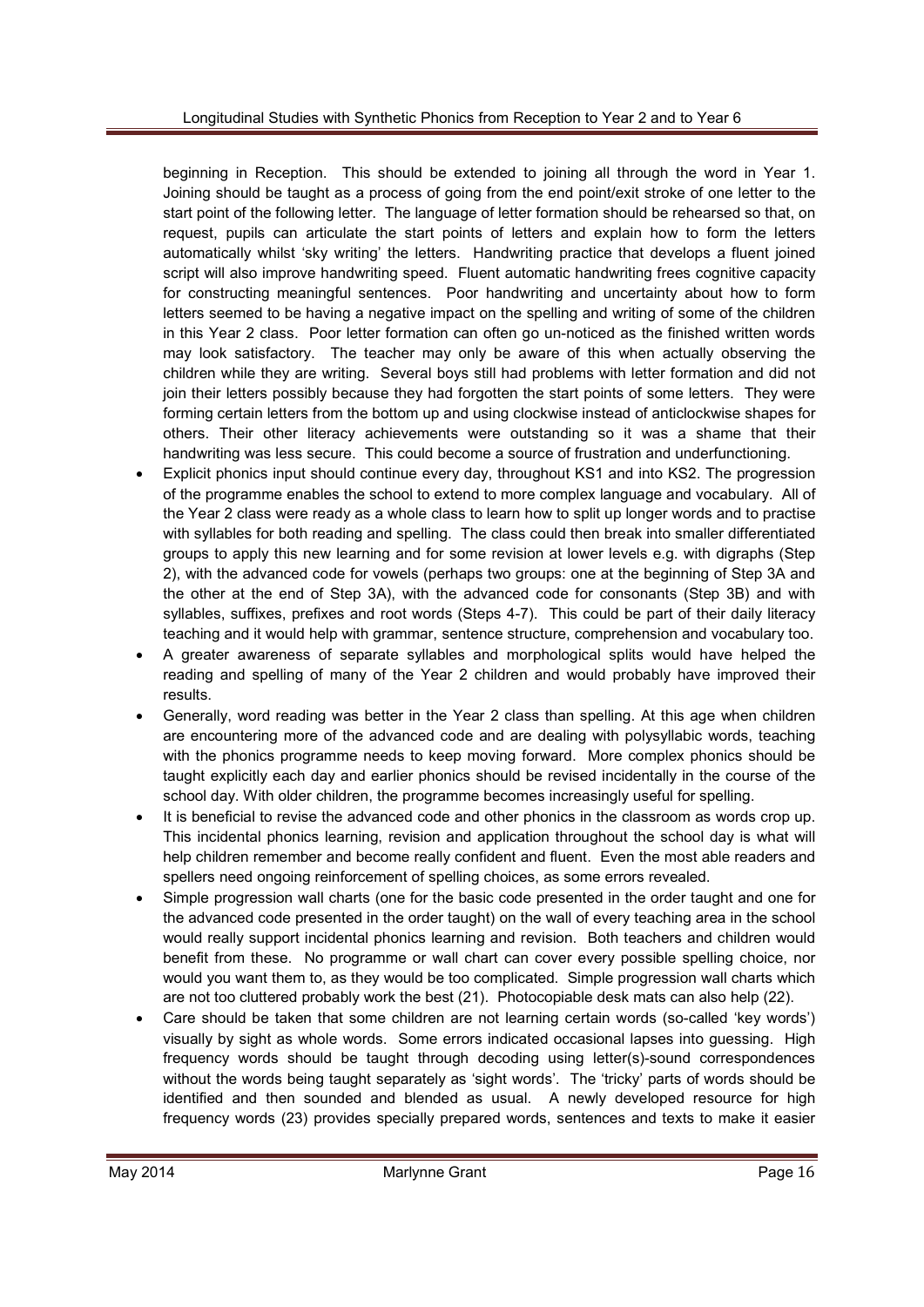for children to practise sounding and blending so that, "...*they begin to be able to read them (the words) without overt sounding and blending, thus starting to experience what it feels like to read some words automatically*" (24).

- The pace of learning should be kept up, aiming to cover all the basic code (one spelling for each sound) "*first and fast*" (10) preferably by Christmas of Reception, and trying to introduce the more frequently occurring alternative spellings from Easter of Reception (e.g. the three main ways of spelling /ai/: <ai> as in 'rain', <ay> as in 'play', split digraph <a-e> as in 'gate'; ck as in 'back'; all 5 split digraphs: a-e, e-e, i-e, o-e, u-e; the single vowels a, e, i, o, u as 'long-vowel' sounds: /ai/, /ee/, /ie/, /oa/, /ue/ (if the /a/ sound does not work try /ai/, if the /e/ sound does not word try /ee/ etc.). This would help with words like 'paper', 'he', 'we', 'she', 'me', 'wild', 'child', 'tiger', 'I', 'no', 'so', 'music', 'tuna' as children will be coming across these types of words in their reading books in Reception and they should not be learning such words by sight. The advanced code should be covered in Year 1, revising the basic code all the time too. In Year 2 the advanced code should continue to be revised. Syllable work, prefixing, suffixing and root words should also be tackled so that children can learn to split up longer words to make them easier to read and spell.
- In their catch-up groups the children should be having a mini Snappy Lesson<sup>®</sup> and not solely revising letter(s)-sound correspondences. They should be applying their phonics by doing some actual reading and writing-down-from-dictation of words and sentences. Some children can become 'lazy' and revert to looking and guessing unless they are reminded to sound all-throughthe-word. For spelling they should be able to say the word and then identify the sounds allthrough-the-word. The Snappy Lesson® is another opportunity to revise letter formation. Writing down will also reinforce reading. It is worth checking that well-behaved, quiet girls with good handwriting do not get missed out of catch-up groups. Simple standardised word reading and spelling assessments can help to identify children who might otherwise be overlooked for catchup groups. The lessons should be kept pacy and should be delivered at least twice per week.
- Precision Monitoring and Speed Reads (25) can be used for developing fluency and the speed of reading. The 'speed read' method can be used for any piece of text.
- Phoneme Spotter Stories (26) help children to make good spelling choices: when the focus is just one sound and there are different ways of spelling it. There are activities to do in whole class time. The column sort activities can be done as whole class revision and other activities can be given as individual exercises e.g. comprehension exercises and children love to count examples of the different spelling choices.
- There were so many high fliers in the Year 2 class that they could have benefited from some stretching to the Phoneme Spotter Stories and the Speed Reads. These books contain numerous polysyllabic words to really extend children's ability to deal with longer words, vocabulary and comprehension. This means that they can be used throughout Key Stage 2.
- Decodable texts should continue to be used to reinforce phonics as children move through the progression and for skills practice. Children should also have a rich experience of good literature which can be read with them and to them if they are unable to read the books independently.

# **Research Studies in Reception from 1997 to 2004 (12, 14)**

For eight years, *Sound Discovery®* was used throughout the whole of the largest primary school in the Local Authority. On school entry, children were at the very lowest level for language and at the second lowest level for social skills on national assessment. Nearly 700 children were assessed at the end of their Reception years. In 1997, the Reception children had only one term with synthetic phonics, starting after Easter. In June 1997, the children were **6** months ahead of chronological age for both reading and spelling. Subsequent cohorts started synthetic phonics near the beginning of the school year. The results for whole Reception cohorts, with no child omitted, are summarised below in Table 10. An extra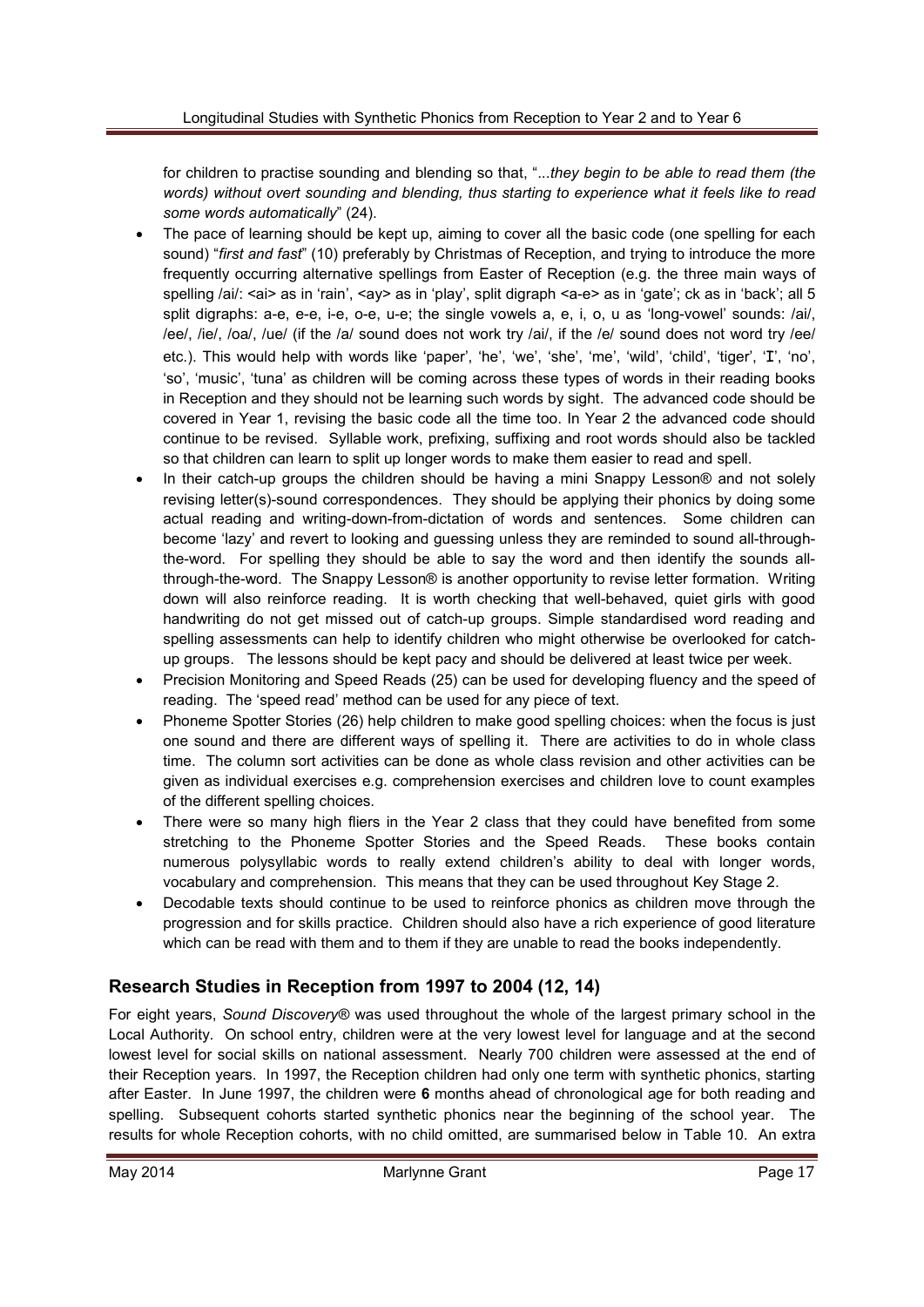gain of **5** months in average reading age was made between 1998 and 1999 when the first set of decodable reading books was introduced, other teaching variables remaining the same. Decodable reading books closed the gap between reading and spelling. The decodable reading books continued to be used and in subsequent years both reading and spelling remained very close.

Averaged over the eight years, the Reception children were **14** months ahead of chronological age for reading and **15** months ahead for spelling at the end of the Reception year. Averaged over the six years during which Reception children started synthetic phonics near the beginning of the school year and read decodable books, the children were **16** months ahead for reading and **17** months ahead for spelling. Children in 'catch-up' intervention groups caught up and there was no gender gap, no summer birthday gap, no FSM effect and no EAL effect. Slow-to-start children received 'catch-up' intervention, three times per week for 15 minutes each session with a Nursery Nurse, during Registration, starting after Christmas for two terms until June. Simple word reading and spelling assessments helped to identify children for the intervention groups. Intervention group sizes were between 4 and 8 children out of the whole year cohorts of three classes. The remaining children in the Reception classes were making good progress.

**Table 10: Reception results (age 4-5 years) 1997-2004, for whole cohorts using the Burt Individual Word Reading Test and the Schonell Test for spelling** 

| <b>Reception</b> | <b>Pupil Numbers</b> | <b>Reading above</b><br>chronological age in<br>months | <b>Spelling above</b><br>chronological age in<br>months |  |  |
|------------------|----------------------|--------------------------------------------------------|---------------------------------------------------------|--|--|
| Summer 1997      | 66                   | 6                                                      | 6                                                       |  |  |
| Summer 1998      | 90                   | 12                                                     | 17                                                      |  |  |
| Summer 1999      | 85                   | 17                                                     | 18                                                      |  |  |
| Summer 2000      | 86                   | 16                                                     | 18                                                      |  |  |
| Summer 2001      | 84                   | 16                                                     | 18                                                      |  |  |
| Summer 2002      | 89                   | 15                                                     | 16                                                      |  |  |
| Summer 2003      | 88                   | 15                                                     | 15                                                      |  |  |
| Summer 2004      | 86                   | 15                                                     | 15                                                      |  |  |

# **Longitudinal Research to Key Stage 1 SATs (age 7 years) and Key Stage 2 SATs (age 11 years) (12, 14)**

In this 8 year study, the children who started with the systematic synthetic phonics programme *Sound Discovery®* in Reception and received *Sound Discovery®* catch-up as necessary, were followed up to the end of Key Stage 1 and to the end of their primary education (end of Key Stage 2). The results are summarised below in Tables 11, 12 and 13. No child was disapplied from the tests or results.

**2003:** For Key Stage 1 SATs, Level 2+ (95%) and Level 2B+ (88%) results for reading and writing were significantly high compared with national standards. 40% Level 3 reading was significantly high and boys and girls were reading equally well. 24% Level 3 boys' writing was significantly high compared with national figures and also in comparison with the Local Authority figure of 8%. These results are summarised in Table 11. Figures in bold with a double asterisk are statistically significant.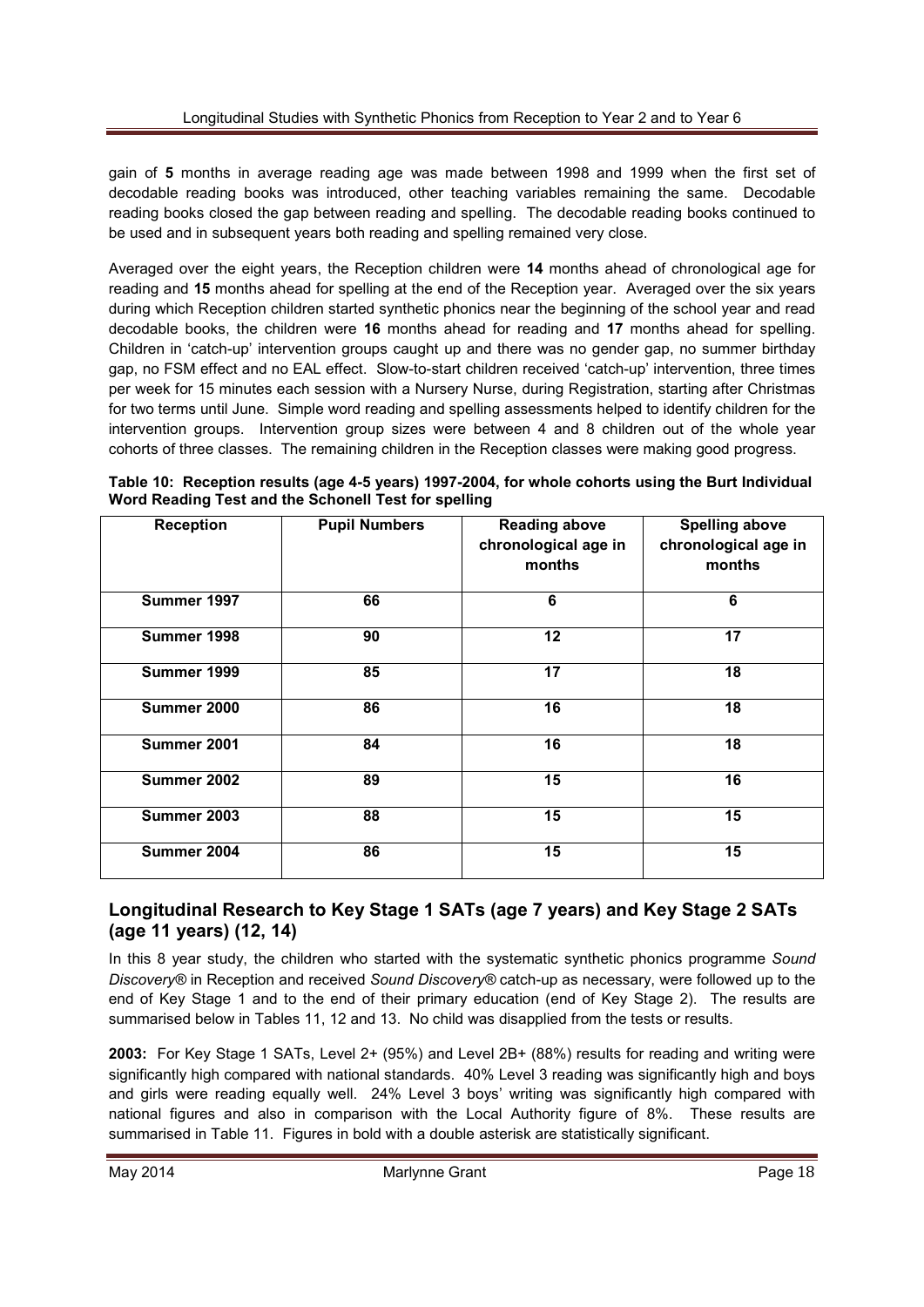| <b>Key Stage 1</b> |            |          |       |             |                 |       |             |
|--------------------|------------|----------|-------|-------------|-----------------|-------|-------------|
| <b>Reading</b>     | Level $2+$ | $95%***$ |       |             | Local Authority |       |             |
|                    | Level 2B+  | 88%**    |       |             |                 |       |             |
|                    | Level 3    | 40%**    | Girls | Boys        |                 |       |             |
|                    |            |          | 40%** | 39%**       |                 |       |             |
| <b>Writing</b>     | Level $2+$ | 95%**    |       |             |                 |       |             |
|                    | Level 2B+  | 88%**    |       |             |                 |       |             |
|                    | Level 3    | $31\%**$ | Girls | <b>Boys</b> |                 | Girls | <b>Boys</b> |
|                    |            |          | 35%** | 24%**       |                 | 20%   | 8%          |

#### **Table 11: English SATs results Key Stage 1, 2003 for large primary school (study school)**

**\*\*** Indicates differences which are statistically significant when compared with national figures

**2003**: For Key Stage 2 SATs, 89.4% Level 4+ English was significantly high, with little gender gap. A third of the boys achieved Level 5 writing which was significantly high compared with national figures and also in comparison with 9.5% boys' writing for the Local Authority. These results are summarised in Table 12.

#### **Table 12: English SATs results Key Stage 2, 2003 for large primary school (study school)**

| <b>Key Stage 2</b>                            |                 |         |         |             |                        |             |
|-----------------------------------------------|-----------------|---------|---------|-------------|------------------------|-------------|
| English                                       | Level $4+$      | 89.4%** | Girls   | Boys        | Local Authority<br>79% |             |
|                                               |                 |         | 90.9%** | 87.9%**     |                        |             |
|                                               | Level 5 Writing | 27.3%   | Girls   | <b>Boys</b> | Girls                  | <b>Boys</b> |
| allegales and the contract of the contract of |                 |         | 21.2%   | $33.3\%**$  | 19.4%                  | 9.5%        |

\*\* Indicates differences which are statistically significant when compared with national figures

**2004:** For Key Stage 2 SATs, Level 4+ (94%) and Level 5 (65%) results for English were statistically above national averages. It was perhaps even more exciting that there was no score below Level 3B in the three class cohort and no severe difficulties with literacy, which was also significant statistically. All\* the children were able to transfer to their secondary schools equipped to access the curriculum. These results are summarised in Table 13. There was no dyslexia, as defined by the British Psychological Society (27), whose working definition focuses on severe and persistent difficulties with literacy learning at the 'word level' and states that, "*dyslexia is evident when accurate and fluent word reading and/or spelling develops very incompletely or with great difficulty. This focuses on literacy learning at the 'word level' and implies that the problem is severe and persistent despite appropriate learning opportunities*".

<sup>\*</sup> Footnote One pupil from the cohort achieved Level 3B. He was the lowest achieving pupil. He had complex and severe learning difficulties (BAS II Verbal Ability 0.2 Percentile, Non-Verbal Reasoning less than 0.1 Percentile). He was followed up when he transferred to his local mainstream secondary school (14). In Year 7 he was "holding his own in mainstream classes". He had made good gains in reading and spelling since his Year 5 Annual Review and could read and understand complex words in the curriculum. He was increasingly able to access the curriculum independently and was de-statemented at the Annual Review of his Statement of Special Educational Needs in Year 9, which was the Transition Review (28).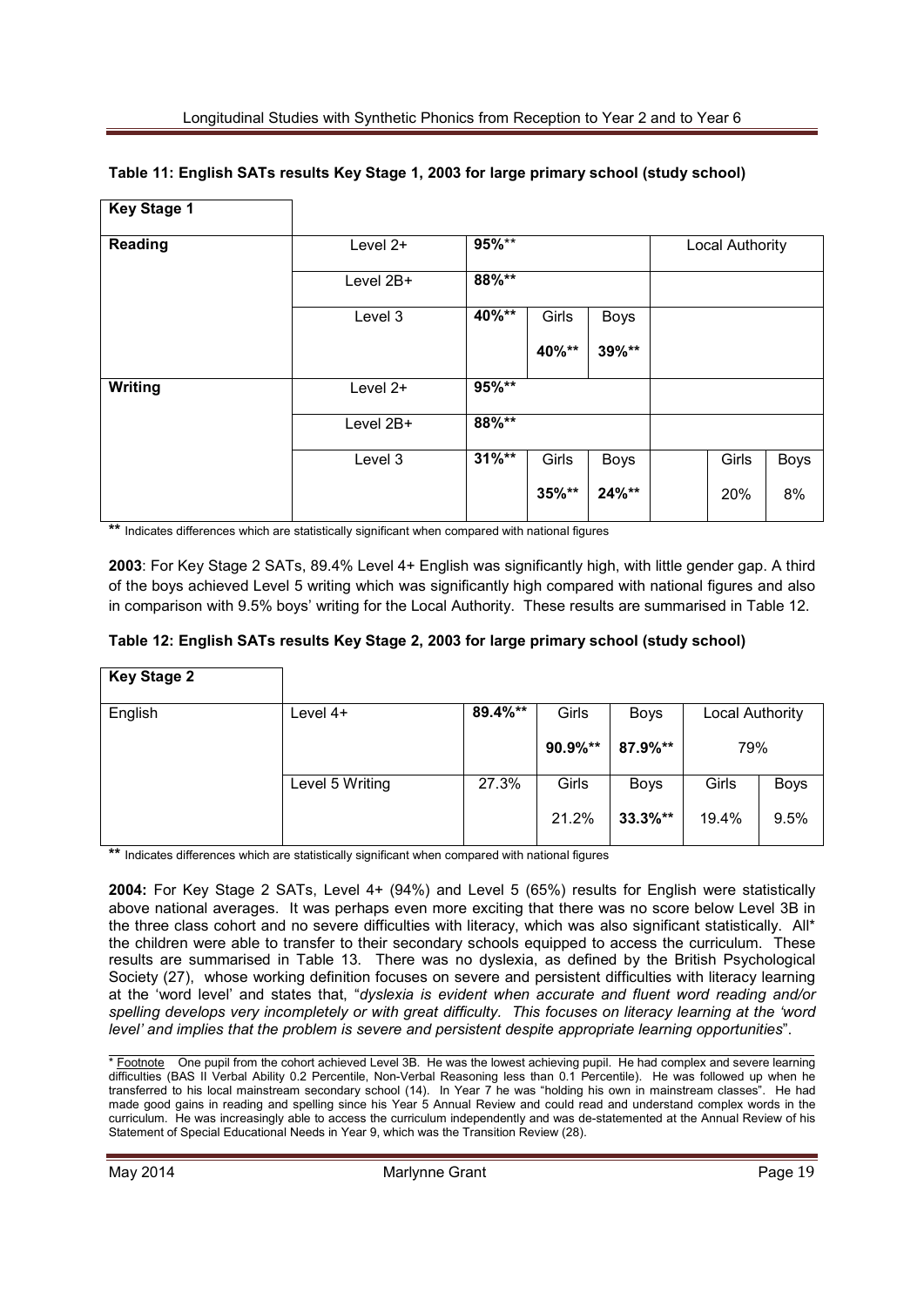|                        | Level 4+ | Level 5 | Level 3 | <b>Below Level</b><br>3B | Level 2 and<br>below |
|------------------------|----------|---------|---------|--------------------------|----------------------|
| <b>Study School</b>    | $94\%**$ | 65%**   | 6%      | $0\%***$                 | 0%                   |
| <b>Local Authority</b> | 82%      | 29%     |         |                          |                      |
| <b>Similar Schools</b> | 80%      | 28%     |         |                          |                      |
| <b>England</b>         | 77%      | 26%     | 15%     |                          | 7%                   |

#### **Table 13: English SATs results Key Stage 2, 2004 for large primary school (study school)**

\*\* Indicates differences which are statistically significant when compared with national figures

#### **Dyslexia**

These studies demonstrate that dyslexia does not develop when children begin with a good synthetic phonics programme and when slow-to-start children are given extra practice and teaching with synthetic phonics in order to keep up. Not a single child in the studies developed severe literacy difficulties.

Using the definition of dyslexia from the BPS (27) it can be said that "*accurate and fluent word reading and spelling*" developed for all the children in the study schools, even those who struggled initially. It is proposed that this sort of synthetic phonics teaching provided "*appropriate learning opportunities"* for all.

Looking at the "*best available evidence*" to teach children diagnosed with dyslexia to read, the House of Commons Science and Technology Committee (29) supported the use of "*a structured phonics-based programme*" "*for all poor readers, whether they have been diagnosed with dyslexia or not".* 

There is another definition of dyslexia which is used in the Rose report on dyslexia (30) and which is adopted by national charities such as Dyslexia Action (31), "*Dyslexia is a learning difficulty that primarily affects the skills involved in accurate and fluent word reading and spelling. Characteristics of dyslexia are difficulties in phonological awareness, verbal memory and verbal processing speed".* It is proposed that the sort of phonics teaching the children received in the study schools developed their phonological awareness and supported any memory and processing difficulties, so that in spite of these learning difficulties all the children still managed to develop accurate and fluent word reading and spelling. Similar symptoms are often used to describe other conditions such as attention deficit hyperactivity disorder and dyspraxia (32). Appropriate strategies should be used to support children with these and additional learning difficulties for other aspects of the curriculum. However the children will be hugely advantaged by having developed good literacy skills. It cannot be stressed sufficiently that in these studies all the children including those with 'dyslexic' learning profiles and symptoms still managed to learn to read, spell and write to a good standard.

These findings challenge the occasional press headline such as "*Dyslexic pupils not helped by reading method – Report reveals teachers doubt effectiveness of synthetic phonics as a literacy strategy for all"*  (33) and "*Phonics fails dyslexics, says head*" (34). It may be that it is the *way* that phonics is taught in the majority of our schools that "*fails dyslexics"*. Instead the headlines should be promoting phonics as a failsafe way of teaching all children to read and to write accurately and fluently. This will be successful if the phonics is taught as described in these studies and as summarised below and when DfE recommended phonics practices (1, 10) are being followed.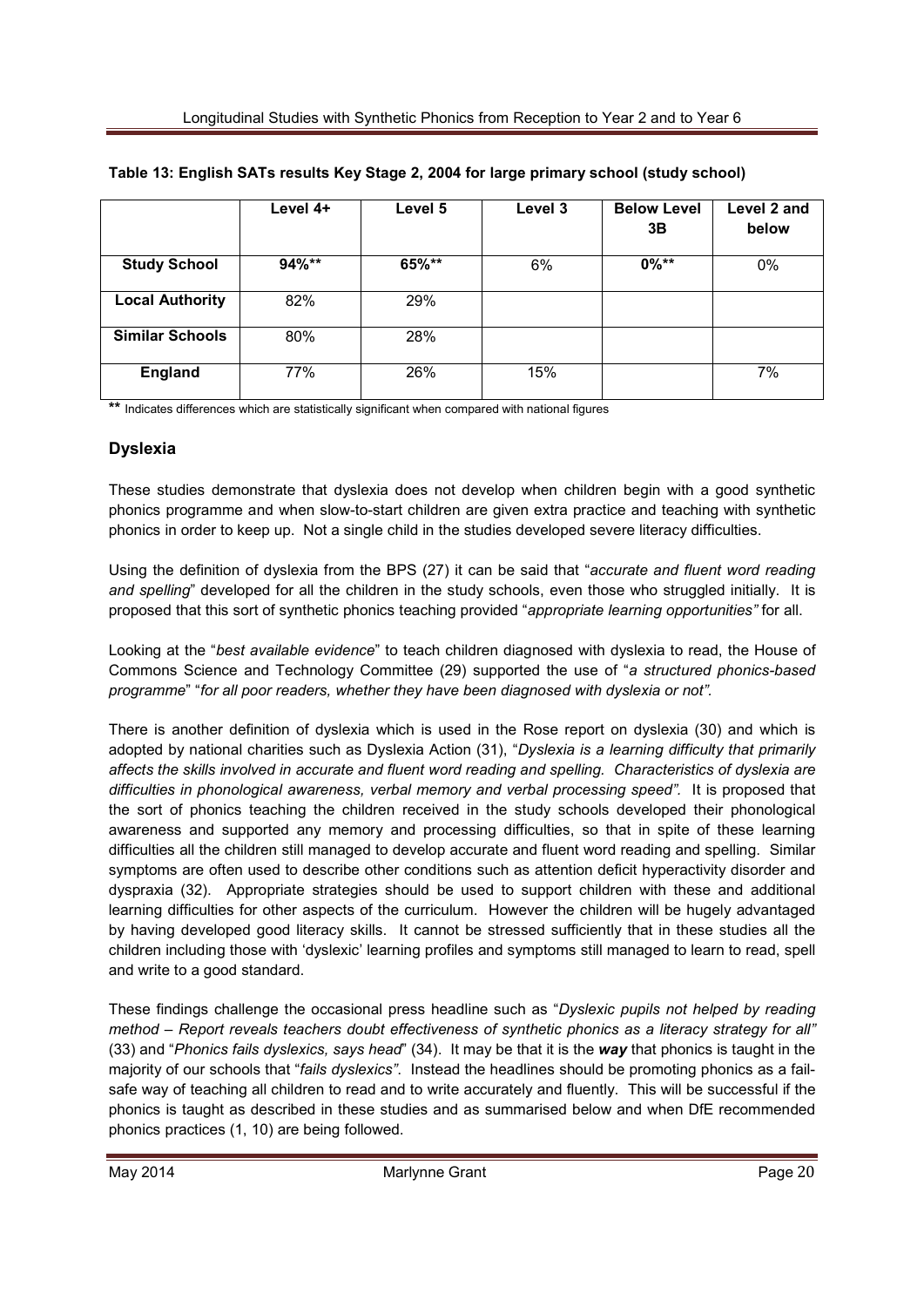### **How to teach phonics effectively**

- Use a government approved systematic synthetic phonics programme (6).
- Teach synthetic phonics right from the beginning of Reception for the whole class.
- Identify slow-to-start children as soon as possible, at least by the Christmas of Reception.
- Provide extra teaching and practice for slow-to-start children in small catch-up groups straight away using the same resources and teaching. Continue this as required throughout KS1 and KS2.
- Teach in a multi-sensory and fast-paced way.
- Deliver structured lessons which teach reading by decoding and blending (all-through-the-word), spelling by segmenting and encoding (all-through-the-word) and writing down of sounds, words and sentences from dictation. Once written down, they should be read back again.
- Apply phonics to word and sentence levels right from the very first lessons, thus engaging with meaning straight away.
- Apply phonics to both reading and writing so children learn the reversibility of the alphabetic code.
- Teach letter formation, joining and handwriting explicitly to the whole class and in small groups as necessary, using a developmental handwriting programme which supports their phonics. Even very able children continue to need this practice. Also reinforce handwriting through the structured phonics lessons. Continue with some additional explicit handwriting practice daily at least throughout KS1 and possibly into KS2 as some children can forget how to form letters and lapse into bad habits which impact negatively on their writing.
- Teach high frequency words through grapheme-phoneme correspondences, not as 'sight words'.
- Thread phonics throughout the school day for incidental phonics learning. Provide simple progression wall charts for reinforcement and development of the alphabetic code. These will assist both teachers and children. Simple progression desk mats can also help.
- Develop fluency through precision monitoring.
- Develop the speed of reading through speed reads.
- Achieve reading fluency early, so children enjoy reading.
- Provide reading and writing experiences which develop vocabulary, oral language and comprehension.
- Provide a synthetic phonics programme which goes beyond the basic and advanced alphabetic codes to polysyllabic and complex words. Teach morphological units, syllables and Latin prefixes to develop vocabulary and comprehension as well as literacy.
- Set phonics teaching in a curriculum rich in good literature, so children can experience and enjoy quality books which are read to them and with them and which they can enact.

# **Features of the synthetic phonics programme used in these studies which promote reading comprehension and develop oral language**

- Every word in the programme is a real English word which can increase vocabulary if not already in oral language.
- Every phonics lesson (from the fourth Snappy Lesson® in Step 1) works at phrase or sentence level as well as at word level, thus triggering a meaningful response and developing syntax. This happens from the very beginning from the first week of teaching phonics in Reception.
- Decodable texts and comprehension exercises are written for every Step of the programme.
- An expressed aim of lessons at Steps 4 to 7 of the programme is to "*develop oral language, vocabulary and word meanings*" (35). These lessons make a structural analysis of words into syllables and morphological units which convey meaning. About 50% of English words come from Latin, 10-12% come from Anglo-Saxon and about 5% directly from Greek. Latin words are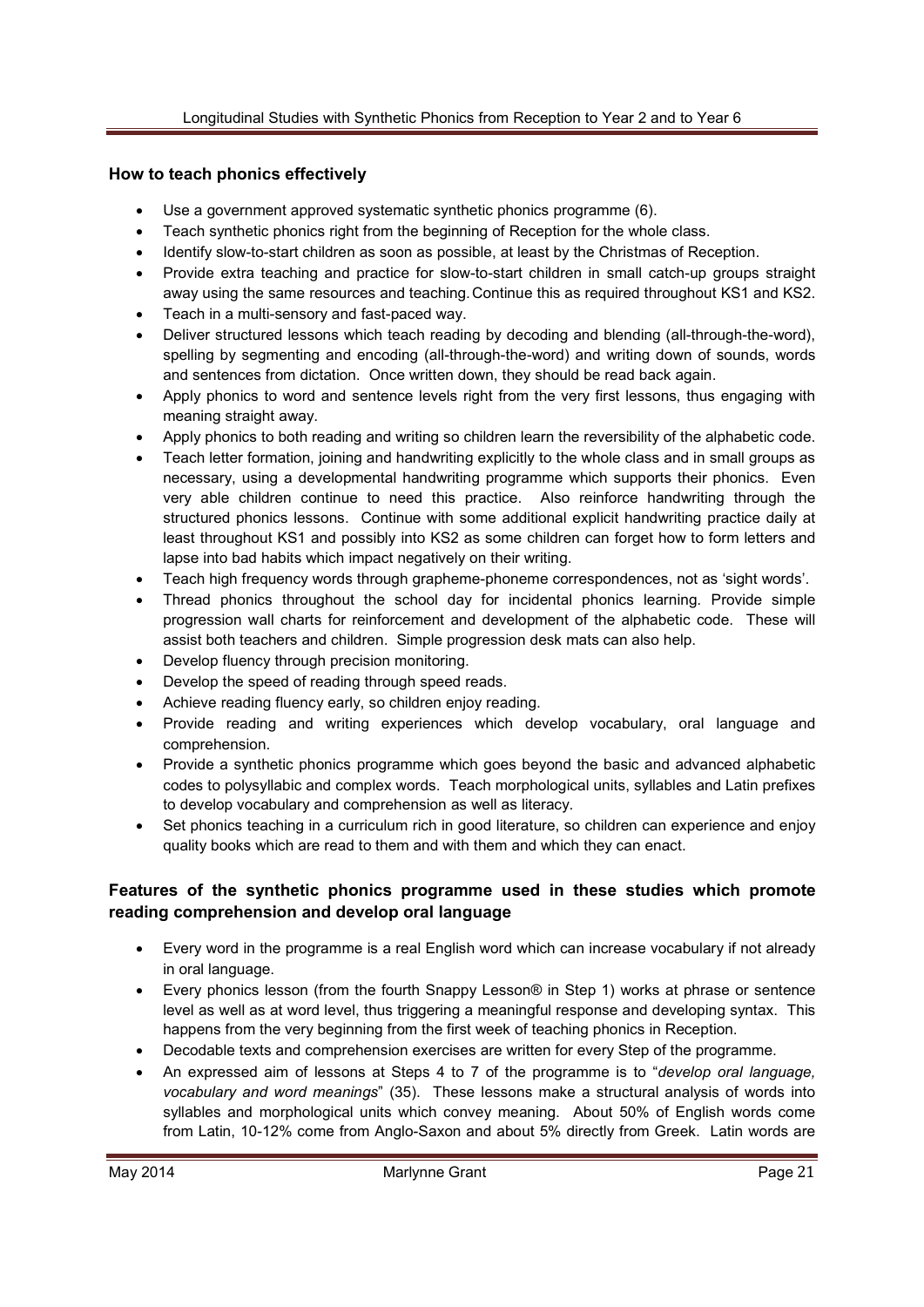likely to have a prefix, a stem/root and a suffix/ending. A prefix is likely to be a Latin preposition and it is helpful to learn the meanings of prefixes. The root word furnishes the basic meaning of the word and it is helpful to know about the meaning of these and other root words. The suffix indicates the part of speech or function the word has in the sentence. The suffix also has a meaning which a dictionary will supply (35, 36).

- An overarching aim of the programme is to read for meaning.
- The programme is set in the context of the 'Simple View of Reading' (5) which states that reading comprehension is the product of accurate and fluent word decoding and language comprehension. Schools are advised to provide children with a wide range of high quality literature which can be shared with them to develop oral language and a love of books even before children are equipped to read these books independently. If a pupil has additional oral language difficulties either with expressive or with receptive language, the school is advised also to incorporate the recommendations of speech and language therapists.

# **Conclusions**

These studies with Reception, Year 1 and Year 2 children demonstrate that teaching with a government approved systematic synthetic phonics programme can be an excellent opportunity to drive up literacy standards. There is no evidence to indicate that such phonics teaching is a "straightjacket" or that it will "switch off" children from a love of reading books. Nor is there any evidence that such teaching damages children's development.

On the contrary, children taught in this way pick up reading quickly. They become enthusiastic and confident in their reading and are more able and willing to engage in the world of reading around them. Teaching in this way also appears to be more powerful than potential barriers to learning experienced by vulnerable groups such as boys, children eligible for Pupil Premium and for free school meals, children whose ethnicity is non-white British, children whose first language is not English, children with special educational needs, children with summer birthdays and children with challenging behaviour. Children who are slow-to-start, for a variety of possible reasons, can be identified early and are responsive to catch-up intervention in small groups, also using synthetic phonics teaching. These early strugglers were shown to close the gap and to keep up with both reading and spelling.

Longitudinal studies showed that the children did not lose their early advantage. This study (2010-2013) reported on a whole class of children after their first, second and third years at school. In Reception the children made a strong start with reading and spelling (**14** months ahead for reading and **12** months ahead for spelling). They built on this in Year 1 (**22** months ahead for reading and **21** months ahead for spelling) and in Year 2 (**28** months ahead for reading and **21** months ahead for spelling). They achieved above average national expectations for reading and writing at the end of Key Stage 1 in standardised assessment tests (KS1 SATs). The other Grant study (1997-2004) reported that children who started with synthetic phonics in Reception went on to achieve above national expectations for reading and writing throughout their primary schooling to the end of Key Stage 2, in their KS1 and KS2 SATs, equipping them for a more successful secondary transfer. Boys' writing was found to be particularly successful.

The aims of these studies have been realised. They have demonstrated how all children can make a very good start with reading, writing and spelling at infant level (aged four to seven years) and can leave primary school (aged eleven years) well equipped for the literacy demands of their secondary education. They have demonstrated how children from low-income and other disadvantaged families and struggling learners can overcome their difficulties and how literacy teaching and targeted interventions can be effective and have a long-lasting impact, without being expensive.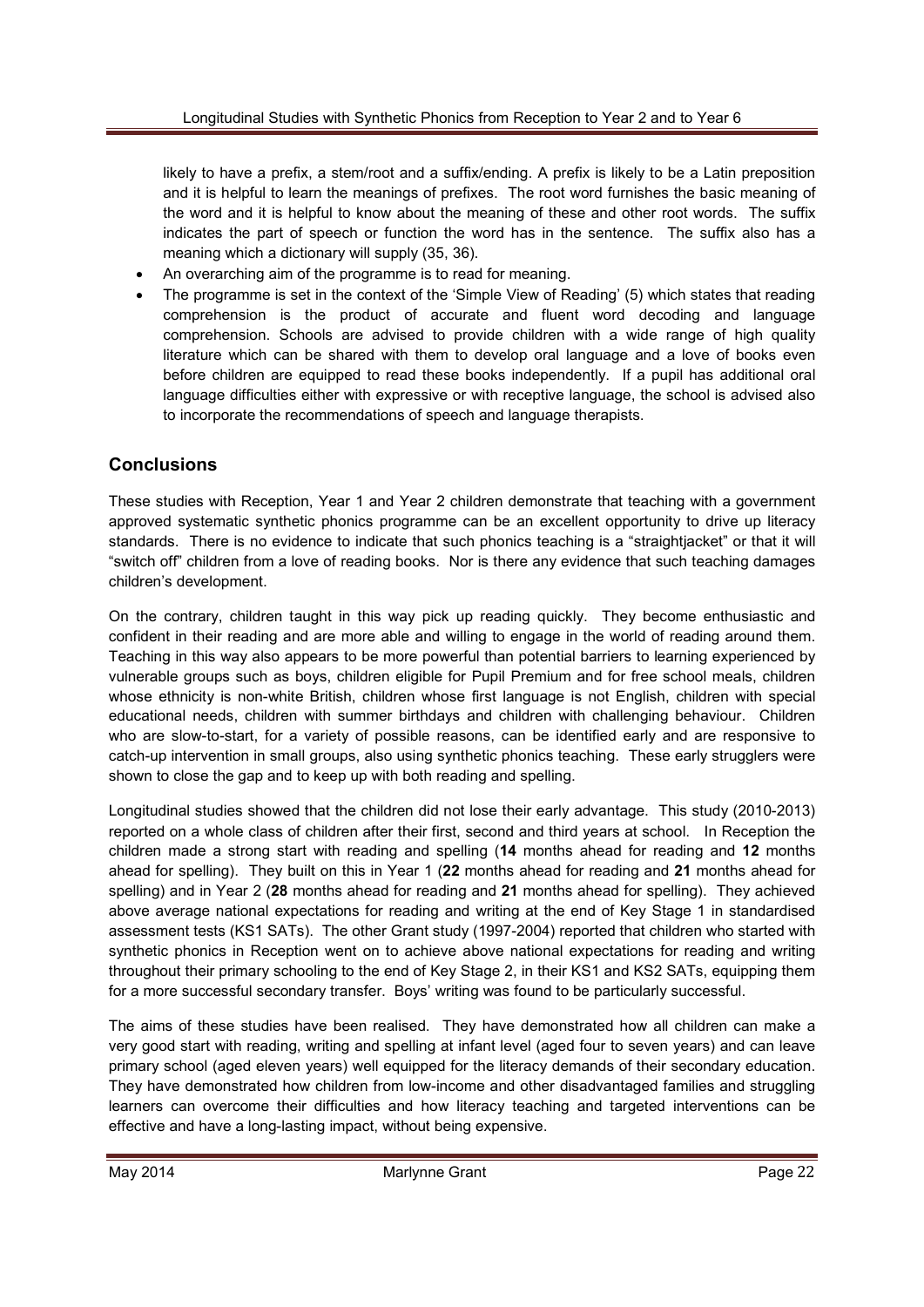Crucially, these studies have demonstrated how an *early grounding* in synthetic phonics can make it possible for all children to leave primary school better able to access the secondary-school curriculum. By the age of seven years, children can be reading accurately and fluently. They can have made a good start with writing and handwriting. They can understand the logic of spelling in a way that underpins the learning of harder words which needs to continue throughout primary and secondary school.

Phonics teaching is not an end in itself. Phonics is the key which unlocks the literacy engine so that children are more able to access a wide range of texts thus contributing to their educational achievement.

Some critics of synthetic phonics point to the complexity of written English saying that children have to go further than being able to sound out words phonemically. But good synthetic phonics programmes, such as those approved by the government, take the complexity of the English written code seriously. They systematically, cumulatively and explicitly teach both the advanced as well as the basic alphabetic codes and they teach morphological units which develop vocabulary and oral language as well as literacy.

Likewise some critics of synthetic phonics point out that phonic recognition, although important, is only a part of learning to read English. However again good synthetic phonics programmes include strands which develop vocabulary and reading comprehension and they will provide structured decodable texts and structured writing practice.

Other critics point to the importance in the early years of outdoor and indoor play which is active, stimulating and exploratory. Children need to enjoy running, skipping, climbing, singing, dancing and messy play with sand, mud and sticks. They need opportunities to play socially with other children. Some critics have said that it is more important to read stories to children and enjoy stories with them than to teach them to read. The author agrees wholeheartedly that all these activities are important for young children's development but she believes that they can be taught phonics as well, in a simple and enjoyable way. In the studies reported here, all these activities were recognised as being vitally important and could be incorporated into the children's lives and daily curriculum but alongside that, they were given a flying start with their literacy.

Children's expressive language and understanding of language are crucially important. Schools will be developing speaking and listening skills in the classroom and putting interventions in place, following the advice of speech and language therapists as necessary. Children with delayed or disordered speech articulation are often helped when they start phonics and begin working with sounds which can be represented by visual symbols.

Everything should be done at preschool level to develop children's oral language following the recommendations of Hart and Risley (15, 16, 17, 18). Parents, families, health visitors, child minders, early years staff and others are likely to be involved. However, even if children start from a low baseline on school entry, these studies have demonstrated that schools in England can still give children the very best start to their learning. This is a positive message which means that UK schools, starting with four and five year olds, have the potential to contribute to social mobility and to alleviate the 'cycle of poverty'.

Some critics believe that formal teaching of literacy should be postponed until children are older. In the studies reported here all the children benefited from synthetic phonics in their early years of school, including children in potentially vulnerable groups and those with learning difficulties.

Another government initiative, the Year 1 phonics screening check (37), should assist in the process of raising standards. It will focus schools' efforts on teaching children to read early in their schooling when they are most receptive. The phonics screening check will assist in identifying children who are struggling, so that they can receive extra help to keep up or to catch up at an early stage.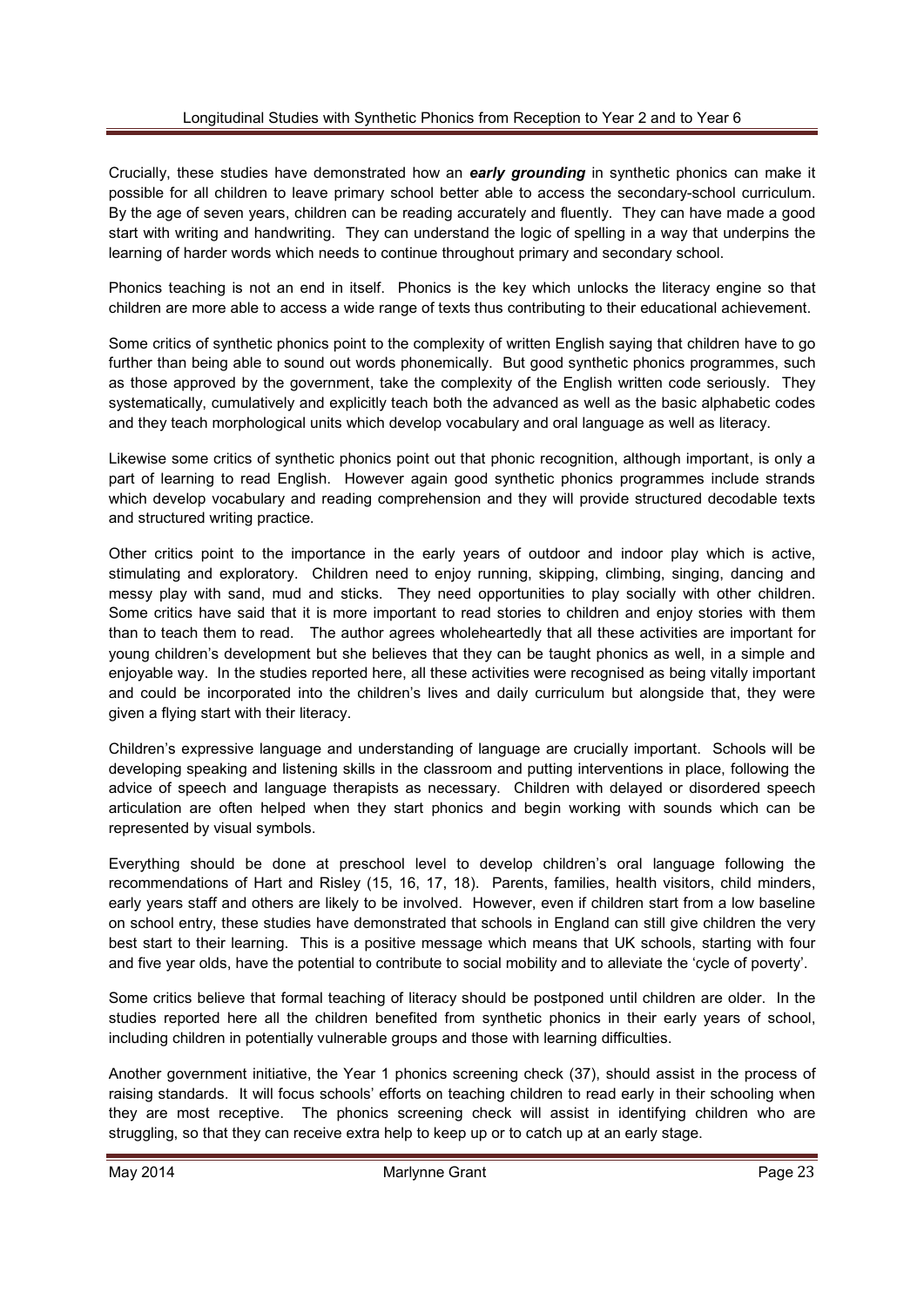Early phonics teaching should be set in a rich and balanced curriculum which develops oral language and provides high quality literature. Children have the greatest chance of becoming literate if they develop both accurate and fluent word decoding as early as possible in parallel with developing their language comprehension. This so-called 'Simple View of Reading' (5) will simply provide all children with the greatest chance to realise Nick Gibb's vision, *"Through phonics we are ensuring all children learn the mechanics of reading early in their school career. Helping children to develop a love of reading and a*  habit of reading for pleasure every day is key to ensuring we have well educated and literate young *people by the time they leave school"* (38).

These studies challenge the national findings of the Boys' Reading Commission (38) that the reading gap between boys and girls is increasing. On the contrary, these studies found that boys' achievements were high and often significantly higher than those of girls and of other boys nationally.

The National Literacy Trust believes that lives can be "*transformed through literacy*" (39). The International Literacy Centre believes that "*being literate is an essential, a right and a joy*" and that "*all children should receive the support they need to become effective, efficient and enthusiastic readers and writers*" (40). The United Kingdom Literacy Association "*is committed to promoting good practice nationally and internationally in literacy and language teaching*" (41). These are laudable aims. However, these organisations do not promote teaching with systematic synthetic phonics as described in these studies. This report provides evidence of how such aims, aspirations and objectives can be realised for all children through government approved systematic synthetic phonics teaching which is simple and effective.

© Dr Marlynne Grant, 2014 Chartered and Registered Educational Psychologist

marlynne.grant@syntheticphonics.net

# **References**

1. DfE (2011), *The Importance of Phonics: Securing Confident Reading,* policy and evidence paper, File Name: DFE-00155-2011B.pdf

2. PIRLS (2011) *Progress in International Reading Literacy Study*. www.nfer.ac.uk/pirls

3. PISA (2009) Technical Report, 2012, OECD. http://www.oecd.org/pisa/pisaproducts/50036771.pdf

4**.** House of Commons Education and Skills Committee (2005), *Teaching Children to Read.* www.publications.parliament.uk/pa/cm200405/cmselect/cmeduski/121/121.pdf

5. Rose, J. (2006), Department for Education and Skills, *Independent review of the teaching of early reading*. 'Simple View of Reading' replaced 'Searchlights model' from National Literacy Strategy, p77. http://media.education.gov.uk/assets/files/pdf/i/independent%20review.pdf

6. Department for Education (2014), *Information to help schools choose a phonics teaching programme*. https://www.gov.uk/choose-a-phonics-programme (Previously *Publishers and their Products*).

7. Eastern Shires Purchasing Organisation (2012), *The Importance of Phonics Catalogue – Issue 2,*  pp 64-68 and 178 for Sound Discovery®. http://www.espo.org/phonics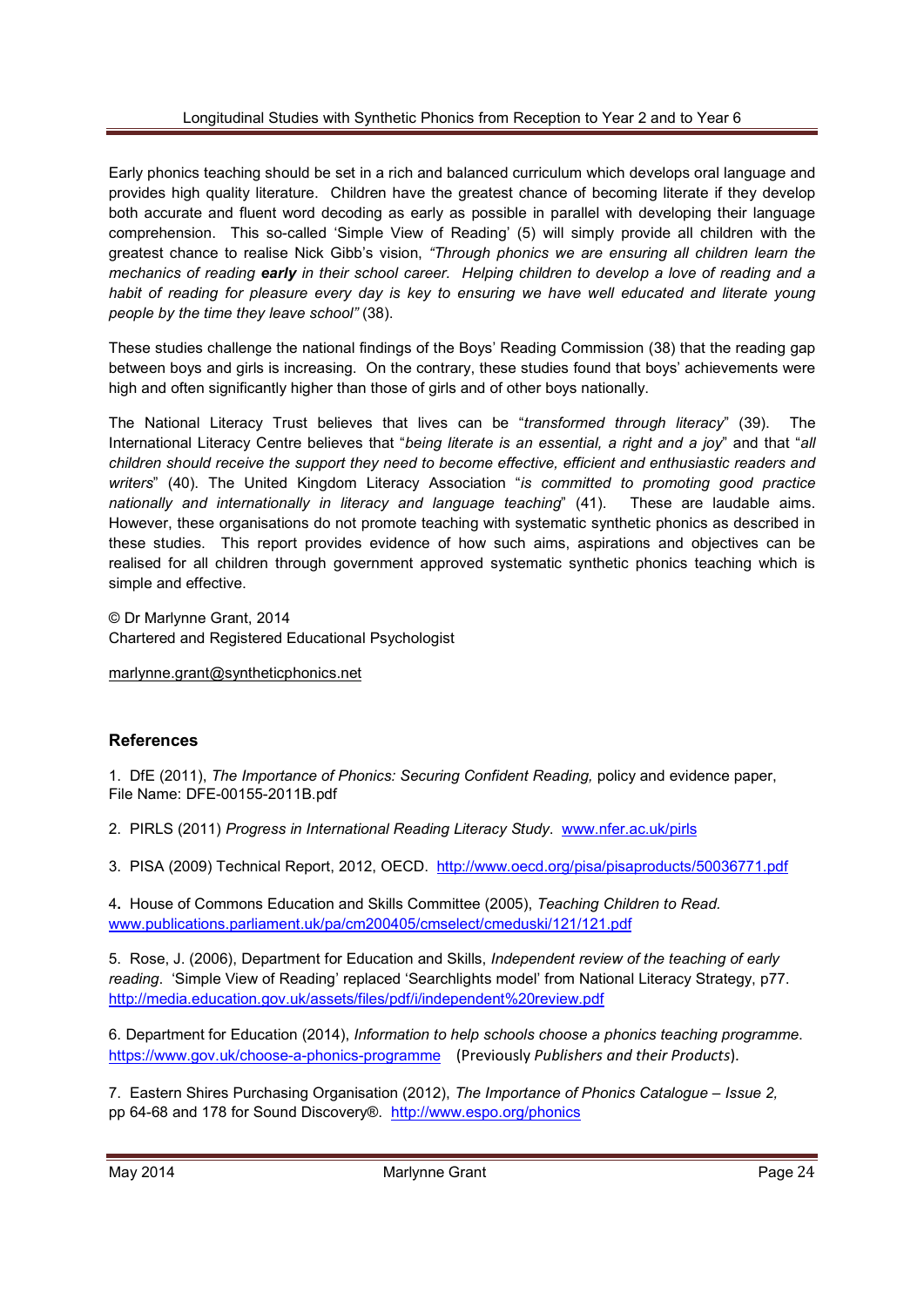#### Longitudinal Studies with Synthetic Phonics from Reception to Year 2 and to Year 6

8. DfE (Updated 2014), *Raising the achievement of disadvantaged children*.

https://www.gov.uk/government/policies/raising-the-achievement-of-disadvantaged-children/supportingpages/pupil-premium

9. Tunmer, W. E. et al. (2013), *Why the New Zealand National Literacy Strategy Has Failed and What Can Be Done About It: Evidence from the Progress in International Reading Literacy Study (PIRLS) 2011 and Reading Recovery Monitoring Reports.* 

http://www.massey.ac.nz/massey/fms/Massey%20News/2013/8/docs/Report-National-Literacy-Strategy-2013.pdf

10. NFER/DfE (2013, 2014), *Evaluation of phonics screening check: first interim report* (pp 8 and 56); *Phonics screening check evaluation* (p70). www.gov.uk/government/publications keywords: phonics.

11. Grant, M. (2011), *Matched Funding for Teaching Phonics – Opportunity or straightjacket?*  http://rrf.org.uk/pdf/Matched%20Funding%20Article-august%2011a%20\_MG\_.pdf

12. Grant, M. (2012), *Follow-up Study from Reception to Year 1 (2010-2012) and Summary Report of an earlier Longitudinal Study (1997-2004). The Effects of a Systematic, Synthetic Phonics Programme on Reading and Spelling.* http://www.rrf.org.uk/pdf/Grant%20Follow-Up%20Study%202010-2012.pdf

13. Key Stages (KS) and Standardised Assessment Tests (SATs) (2014): https://www.gov.uk/national-curriculum http://www.sats-papers.co.uk/ http://www.sats-papers.co.uk/sats-papers-ks1.php

14. Research papers, Grant, M. (2004, 2005, 2008): http://www.syntheticphonics.net/pdf/Raising-literacy-attainment.pdf http://www.syntheticphonics.net/pdf/Accelerated-reading-and-writing.pdf http://www.syntheticphonics.net/pdf/All-children-paper.pdf

15. Risley, T.R. (2013), *The everyday experience of American babies: Discoveries and implications*, Learning Difficulties Australia Bulletin, Volume 45, No. 2, September 2013.

16. Hart, B. and Risley, T.R. (1992), *American parenting of language-learning children: Persisting differences in family-child interactions observed in natural home environments*. Developmental Psychology, 28, 1096-1105.

17. Hart, B. and Risley, T.R. (1995), *Meaningful differences in the everyday experience of young American children*. Baltimore: Paul H. Brookes Publishing Co.

18. Hart, B. and Risley, T.R. (1999), *The social world of children learning to talk*. Baltimore: Paul H. Brookes Publishing Co.

19. KS1 National Tables of Teacher Assessments, SFR 21/2012. Tables 9, 10 and 11. https://www.gov.uk/government/publications/phonics-screening-check-and-national-curriculumassessments-at-key-stage-1-in-england-2012

20. *Developmental Handwriting Series* (DHS0) (2007, 2014). www.syntheticphonics.net

21. *Rapid Phonics Progression Wall Charts* (2012). Two A1 posters required - one side shows basic code and other side shows advanced code. ISBN: 9780435126759. customer.orders@pearson.com